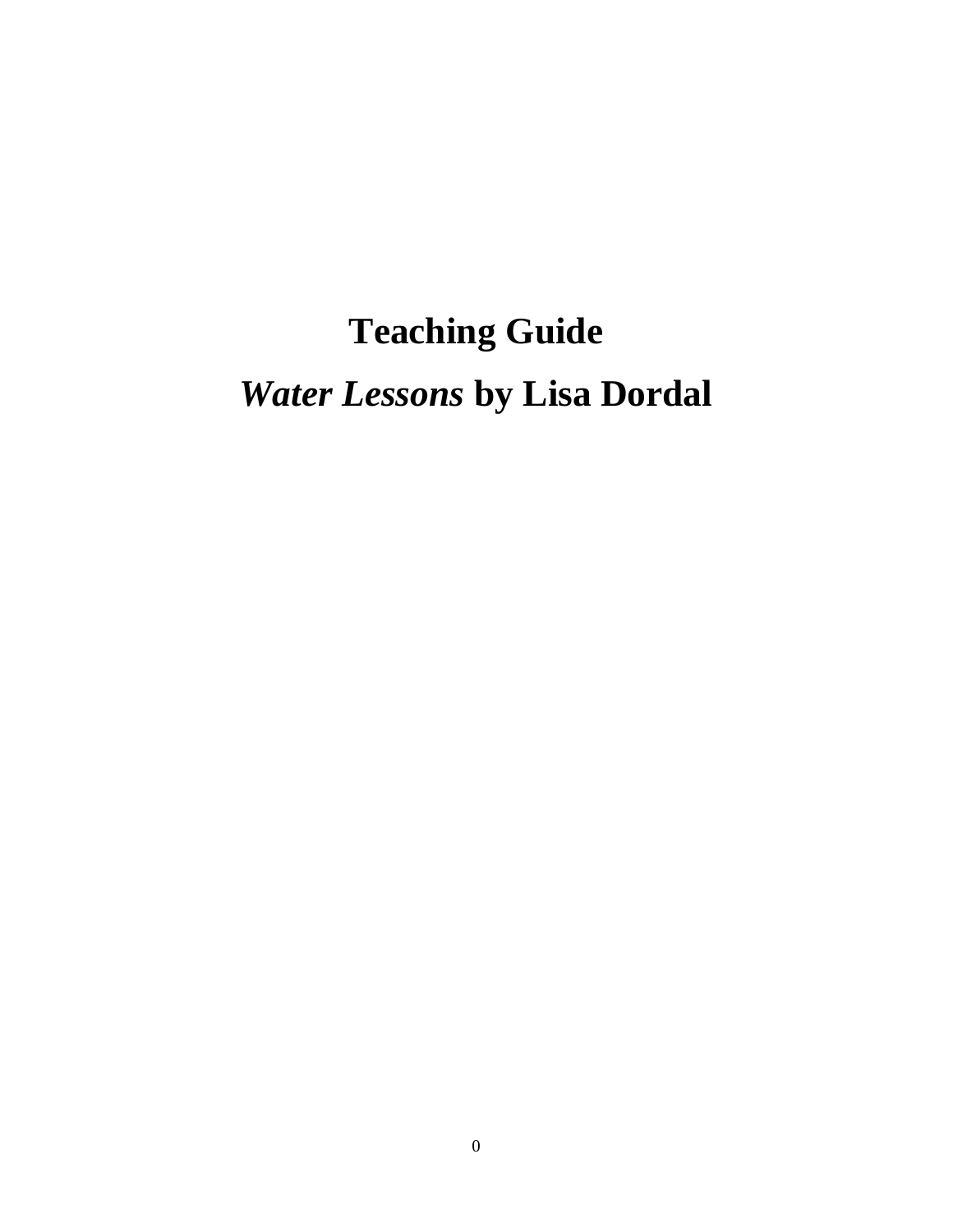# **Introduction**

This teaching guide provides discussion questions for every poem in *Water Lessons*. The questions are not meant to be exhaustive – they are meant to cover important material and can easily be used in conjunction with other questions as appropriate. For some questions, participants are encouraged to do online research about a particular topic (racism, alcoholism, dementia, etc.). In these cases, the word **research** appears in bold. Additionally, a **writing exercise** is included for every poem.

Except in the case of research and writing prompts, this guide does not include specific classroom activities (such as pair-share or small-group work). However, the discussion questions can easily be paired with any such activity of the teacher's choosing.

This guide has not been developed with one specific age group in mind. Thus, some questions might need to be re-formulated based on the age and skill level of the participants.

If you have suggestions for how to improve this teaching guide or if you want to share anything that worked particularly well in your class as you used this guide, I would love to hear from you!

In the meantime, happy teaching and learning!

Lisa Dordal [Lisa.a.dordal@gmail.com](mailto:Lisa.a.dordal@gmail.com)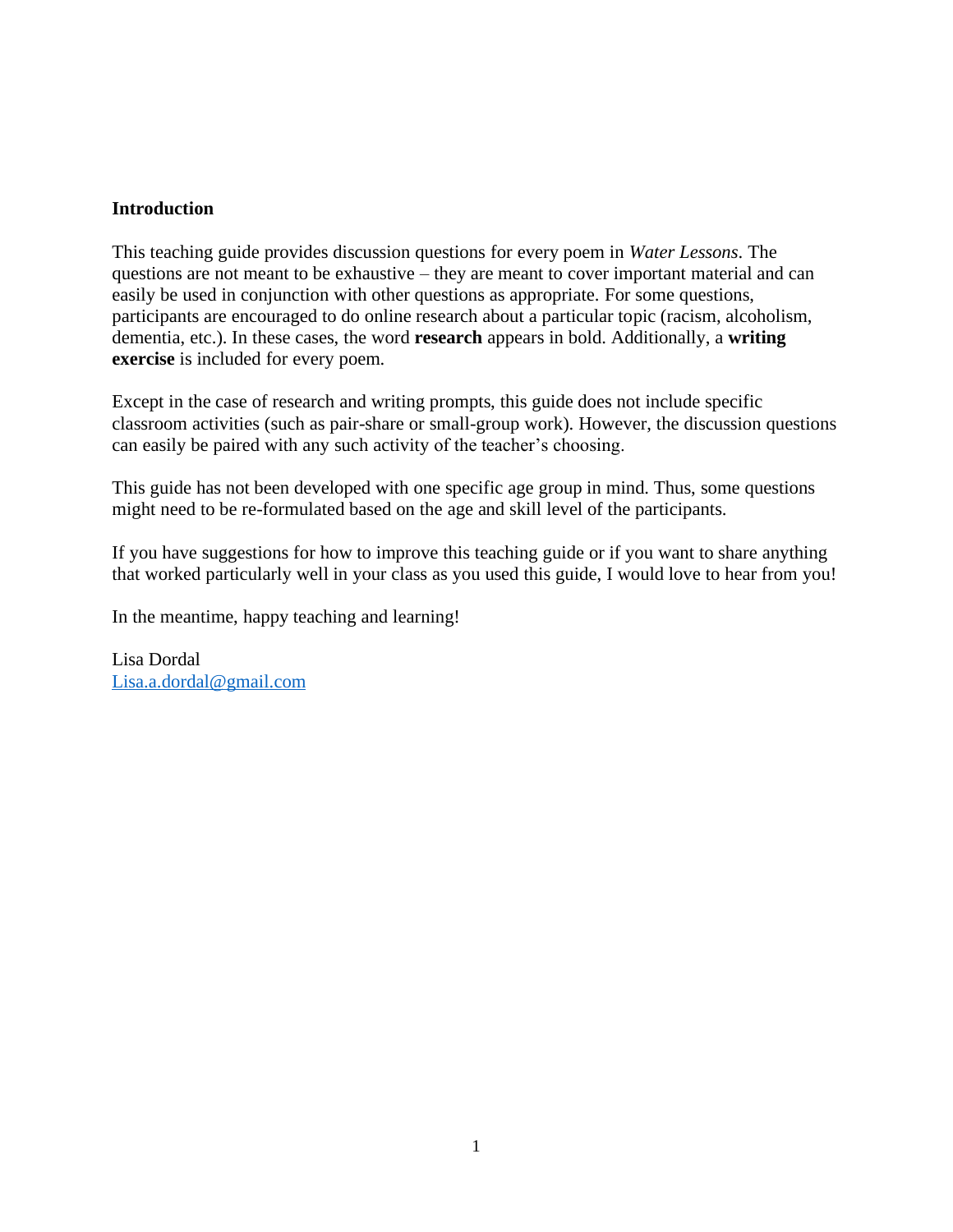# **TABLE OF CONTENTS**

| <b>SECTION I</b>                              |    |
|-----------------------------------------------|----|
| Welcome                                       | 4  |
| <b>Water Lessons</b>                          | 5  |
| <b>Backstory</b>                              | 6  |
| Ars Poetica                                   | 7  |
| Underpinnings                                 | 8  |
| Grief                                         | 9  |
| Of One Substance                              | 10 |
| Interview                                     | 11 |
| Meditations on My Mother's Death              | 12 |
| My Mother, Arriving                           | 13 |
| <b>SECTION II</b>                             |    |
| Postcards from the 70s                        | 15 |
| I Remember                                    | 16 |
| <b>SECTION III</b>                            |    |
| My Mother Is a Peaceful Ghost                 | 18 |
| Housekeeper                                   | 19 |
| Horses                                        | 20 |
| Primer                                        | 21 |
| Love Poem                                     | 23 |
| Sheltering in Place                           | 25 |
| Love Poem for My Father                       | 26 |
| A white girl describes her neighborhood, 1980 | 27 |
| Survival Guide for a Depressive               | 28 |
| <b>Broken Arm</b>                             | 29 |
| Dementia Bus                                  | 30 |
| My Mother Speaks to Me                        | 31 |
| Daughter Poem                                 | 32 |
| <b>SECTION IV</b>                             |    |
| The Last Time                                 | 34 |
| New Bird                                      | 35 |
| The Life I Live                               | 36 |
| <b>SECTION V</b>                              |    |
| I Love                                        | 38 |
| <b>CONCLUDING QUESTIONS</b>                   | 40 |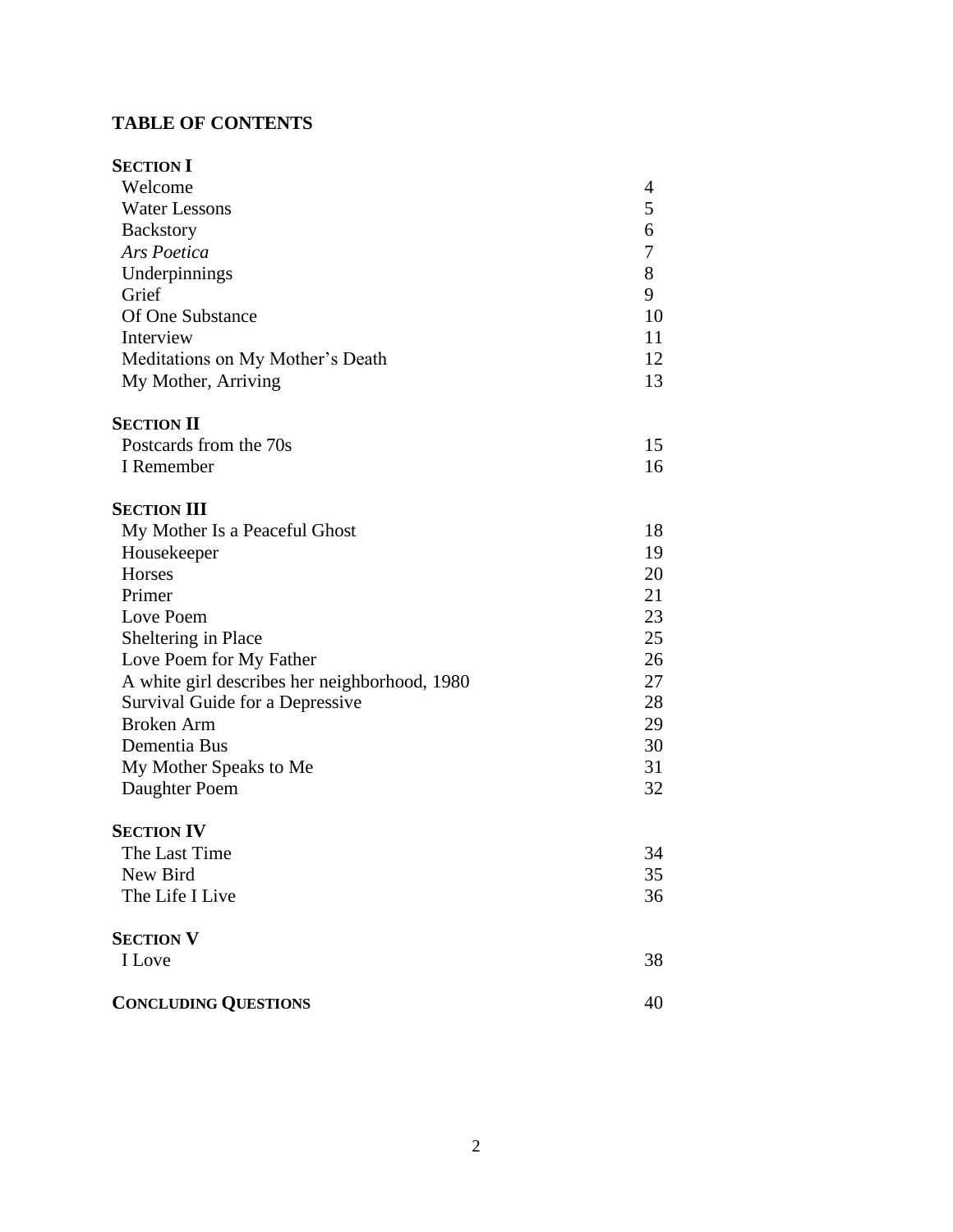# **SECTION I**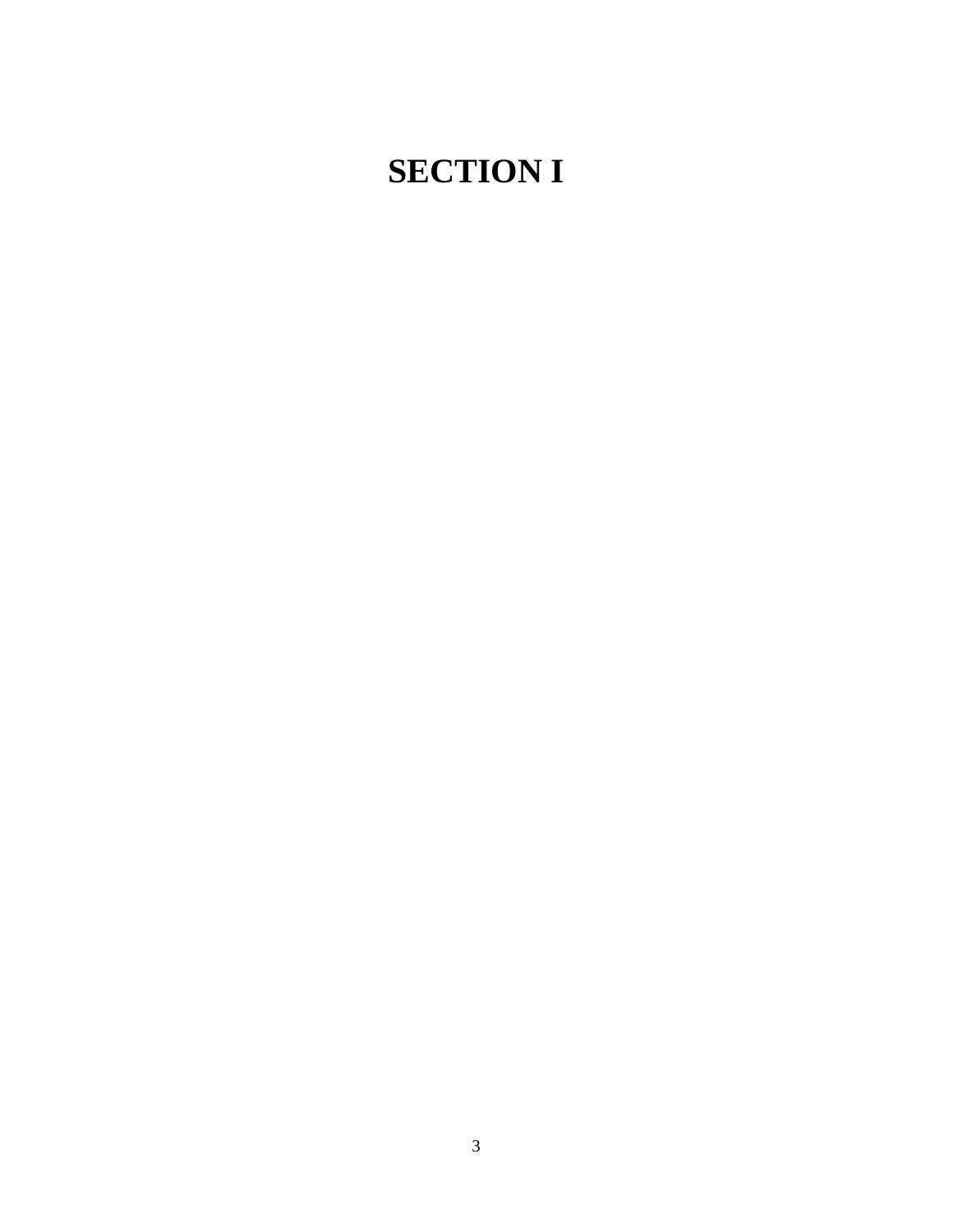# **"Welcome," p. 3**

- 1) Read the poem "Welcome" and write down as many themes or ideas as you can identify from the poem. Try to come up with at least eight. A few possible themes are: denial, grief, identity, dissociation, self-harm, etc.
- 2) How would you describe/characterize the mother in the poem?
- 3) How would you describe/characterize the speaker in the poem? Are there any hints in the poem about the ways the speaker might have struggled as a child? How would you describe the relationship between the speaker and the speaker's mother?
- 4) One possible theme in the poem is the tension between "strangeness" and familiarity or between strangers and people we know (or think we know). In what way is the mother familiar to the speaker and in what way is the mother a stranger to the speaker—or even possibly to herself? Related to this, in what way might the line "never invite strangers into your room" be ironic?
- 5) The poem references at least two kinds of cultural and/or religious messaging that the mother (and perhaps the speaker as well) received and seems to have been impacted by. Identify at least one of these cultural or religious narratives and discuss their significance to the poem.
- 6) The final couplet begins in the voice of the woman on the welcome channel. How does the couplet end? Is it clear who is saying "Nice story" in the final line of the poem? If it is ambiguous, what might be the purpose of this ambiguity?

# **Creative Exercise:**

In this poem, the speaker experiences multiple events and dimensions of time simultaneously. Spend a few minutes coming up with a list of events that you (in your own life) or your speaker (in an imagined life) have experienced at different times (i.e., not simultaneously). Then spend seven minutes doing a free-write about these experiences. Do not edit as you write, and try not to pick up your pen or pencil. After you've finished, take what you've written and try to shape your thoughts into a poem in which your speaker experiences the past and present at the same time (or the present and the future, etc.).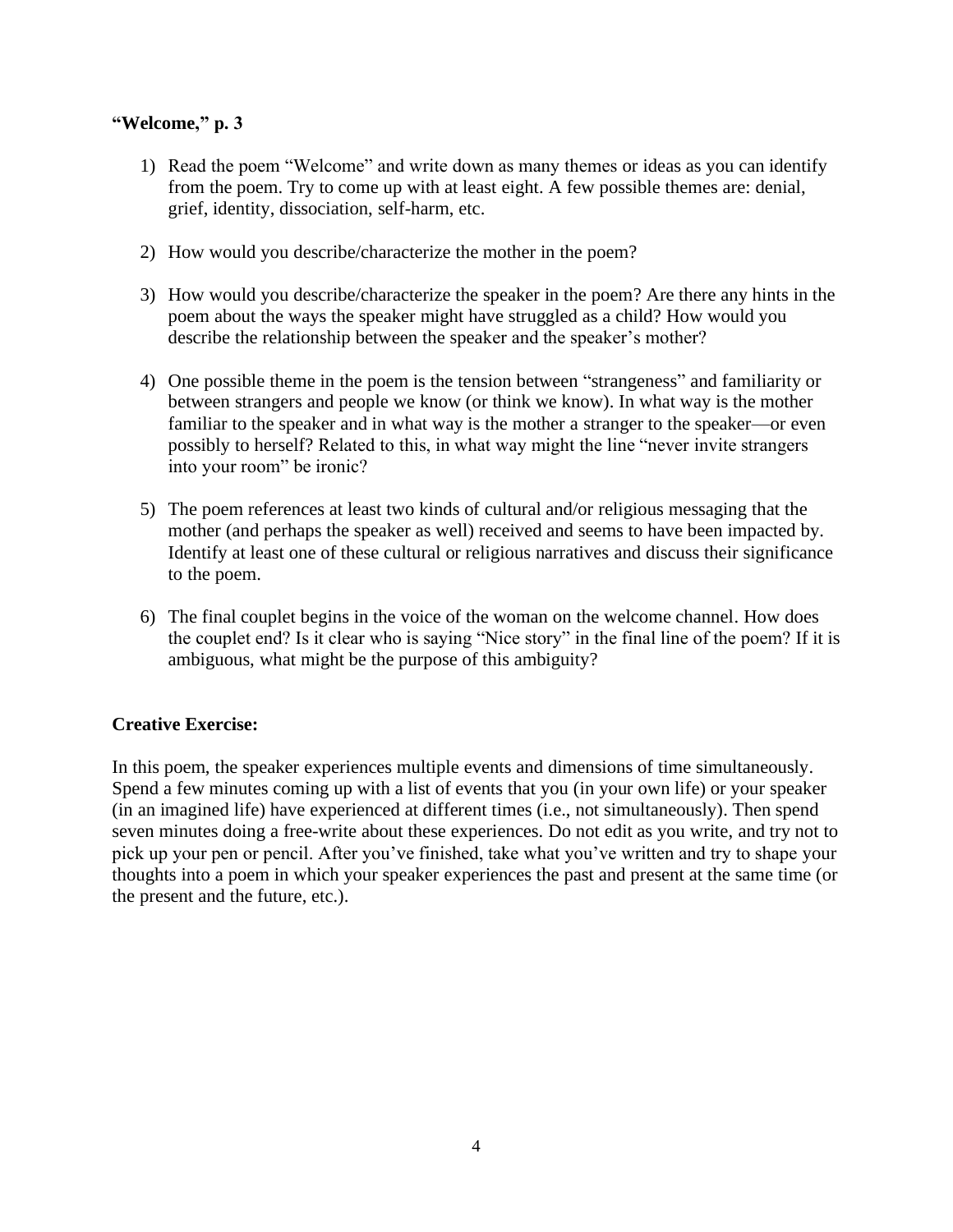#### **"Water Lessons," p. 6**

- 1) Read the poem "Water Lessons" and write down as many themes as you can identify from the poem. Try to come up with at least eight. A few possible themes are: memory, regeneration, drowning.
- 2) What do we learn about the speaker's mother in the first stanza i.e., how do the details from this stanza further our understanding of the mother?
- 3) If you don't know what alcoholism is or what it might be like for someone to grow up in an alcoholic family, do some **research** online. Then put what you learned in conversation with the poem.
- 4) What do you think is the significance of the word "Heart" appearing on its own line?
- 5) What do you think is the significance of the Titanic image in the poem?
- 6) How do you think the speaker feels about the "sound of ice against glass"? Do you think everyone hears this sound the same way? What "story" is connected to this sound for the speaker and how would you describe the emotional impact of this sound on the speaker?
- 7) Re-read the last three stanzas (starting with "In Leningrad…"). How do these stanzas enhance our understanding of the relationship and connection between the speaker and the speaker's mother?
- 8) What do you think is the significance of the title "Water Lessons"? What comes to mind for you when you hear these words? How does the poem work with or against your own associations with the title?

### **Creative Exercise:**

Make a list of sounds you remember – or still experience – from your own childhood. These can be sounds that make you happy or wistful or angry or any other emotion. Then pick one of these sounds and do a free-write about it – i.e., spend seven minutes writing as fast as you can about anything that comes to mind when you think about the sound. Do not edit as you write and try not to pick up your pen or pencil. When you are finished, read over what you wrote. Did you learn anything new about yourself in this process or anything new about the sound itself? If you want to go further, try to shape your words into a poem.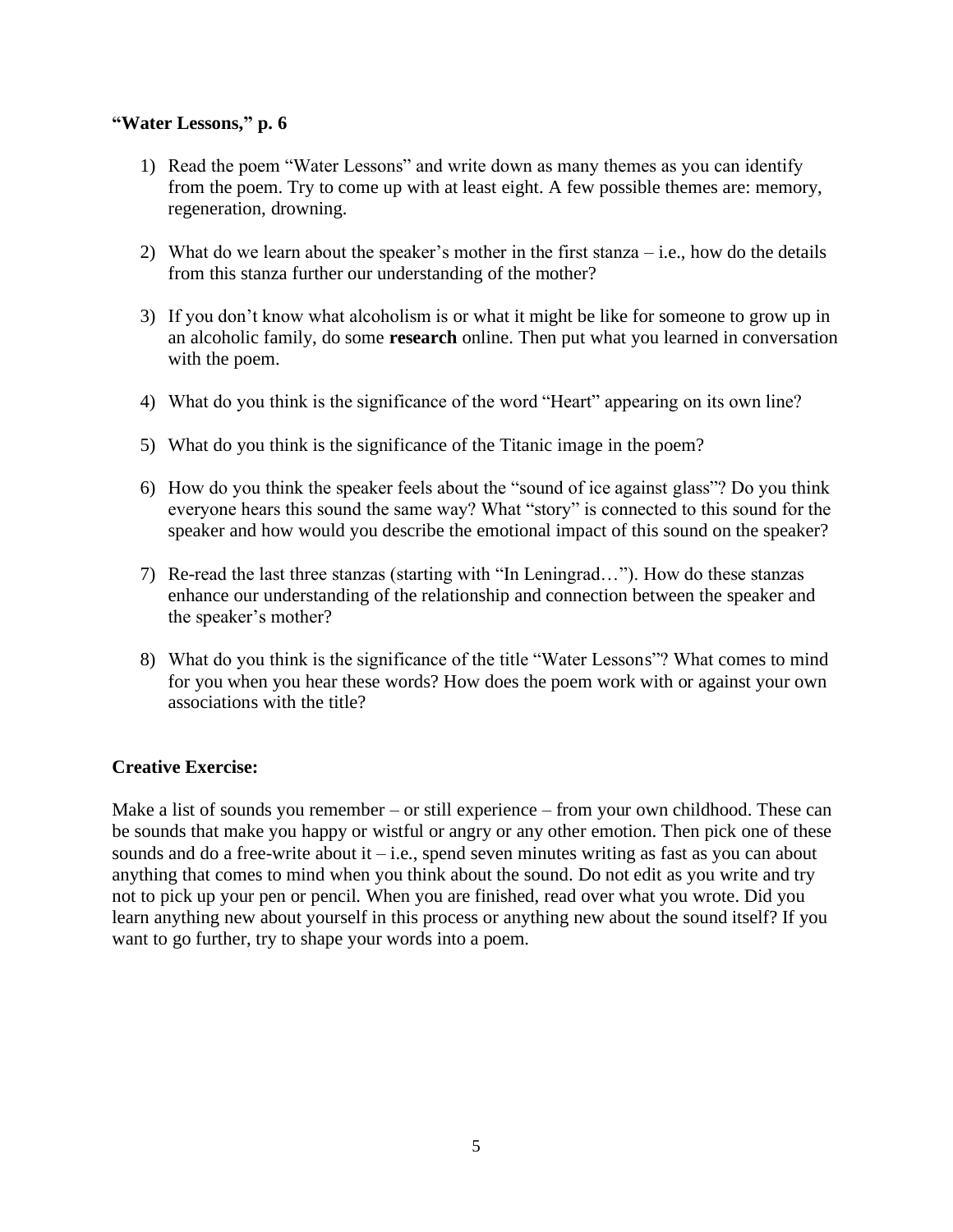# **"Backstory," p. 8**

- 1) Read the poem "Backstory" and write down as many themes as you can identify from the poem. Try to come up with at least five.
- 2) How would you describe the relationship between "things seen and unseen" in the speaker's life?
- 3) How would you describe the "gods" of the speaker's childhood? How do you think these gods and the religious teachings she received as a child impacted the speaker?
- 4) Why do you think the speaker characterizes the male voices as being like a "swarm of bees"? What is the significance of the image of bees as well as of the word itself?
- 5) How does the reference to owls create meaning in the poem? What are some characteristics of owls that might relate to the message of the poem?
- 6) Poets choose their words carefully and it's good to get in the habit of asking what kind of "work" certain words are doing in a poem. What kind of work do you think the word "memorized" is doing in the poem? What does this word suggest about the speaker's relationship to the religious tradition of her upbringing?
- 7) In between the word "statistics" and the reference to "one in three," is the line "God of God, Light of Light" which comes from the Christian Nicene Creed. What do you think is the significance of this juxtaposition between mathematical language and religious language?
- 8) What do you think is the significance of the number three in the reference to "one in three women // assaulted"? What might the speaker be saying about the relationship between religious narratives that use male-centric language to refer to God and the way many women in the world are treated?

# **Creative Exercise:**

Make a list of stories or narratives you have learned so far in your life. These might be religious narratives, cultural narratives, scientific narratives, etc. Then pick one particular narrative and do a seven-minute free-write in which you wrestle with the narrative by pushing back against certain aspects of it and/or embracing certain aspects. Do not edit as you write and try not to pick up your pen or pencil. When you are finished, read over what you wrote. Did you learn anything new about yourself in this process? If you want to go further, try to shape your words into a poem.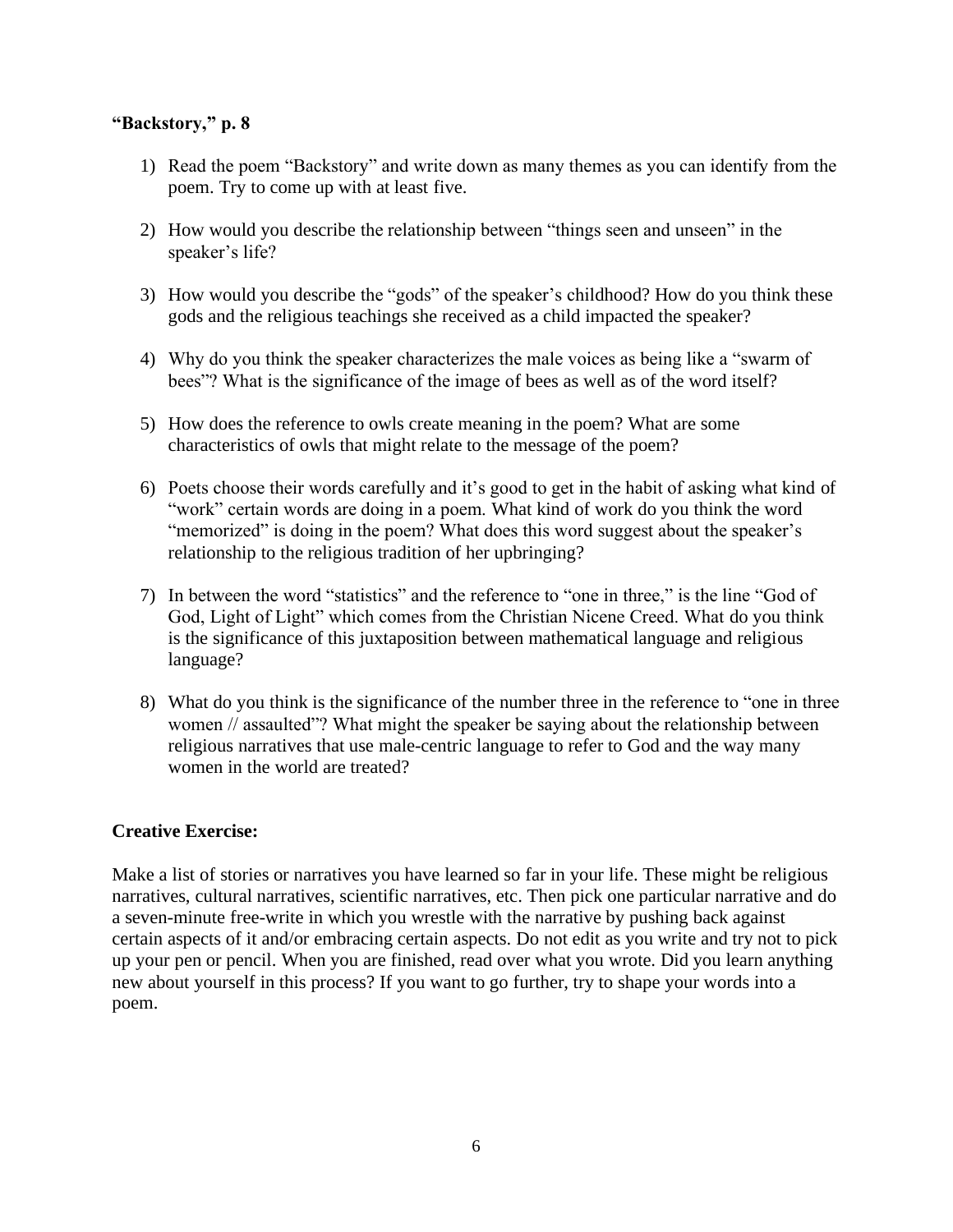# **"***Ars Poetica***," p. 9**

- 1) Read the poem "*Ars Poetica*" and write down as many tensions as you can identify from the poem. Try to come up with at least five. Tension in literature refers to opposing ideas or elements. Sometimes tension in a poem indicates the presence of something ominous or threatening.
- 2) This poem is in conversation with the ending of the Christian story found in the Gospel of Mark. Read Chapter 16:1-13 from the Gospel of Mark (easy to find online). In what way is this poem in conversation with the ending of the Gospel of Mark?
- 3) How is the meaning of this poem enhanced given its placement immediately after "Backstory"?
- 4) Who do you think the "we" is referring to in the fifth line? And how does the reference to closed off "rooms" in this same line relate back to the poem "Backstory"?
- 5) What kind of work is the word "just" doing in the last line of the poem? How would this line be different without that word? In other words, what might this word reveal about the father's relationship to the speaker and to the speaker's mother?
- 6) Why do you think the speaker wants to believe "there is a door"? What might this door be a reference to?
- 7) The phrase *ars poetica* is Latin for "art of poetry" and, as a type of poem, is often used by a poet to shed light on why they feel compelled to write. Why do you think this particular poet feels compelled to write? Given the poems you've read so far, what does this poet seem to be wrestling with?

# **Creative Exercise:**

If you are a writer, think about what it is that compels you to write. Then try writing your own *ars poetica* poem. You can start with a seven-minute free-write, if that helps. If you don't consider yourself to be a writer, try to assume the persona of a writer and do a free-write in which you explore what compels them to write.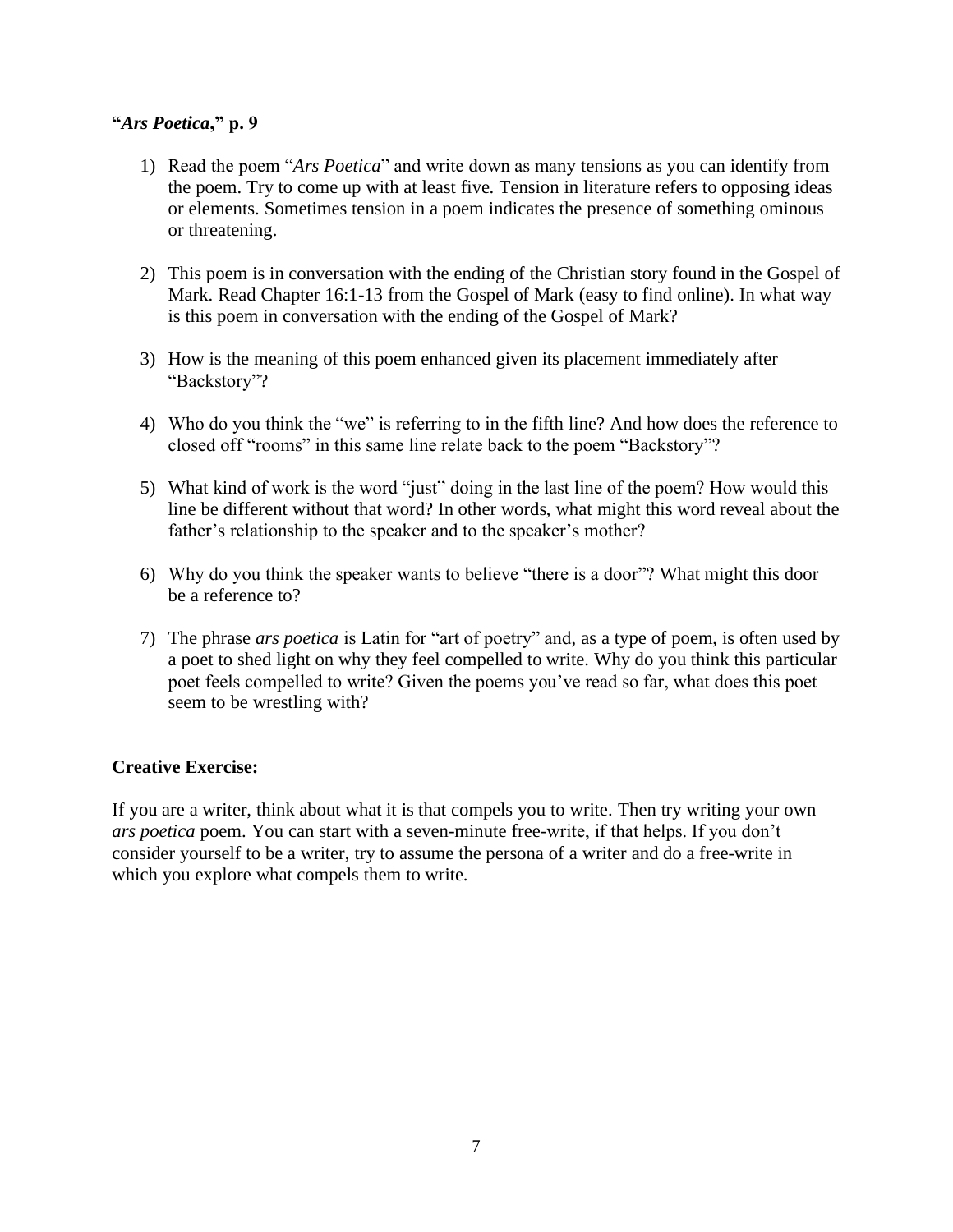# **"Underpinnings***,***" p. 10**

- 1) Read the poem "Underpinnings" and write down as many themes and/or tensions as you can identify from the poem. Try to come up with at least five.
- 2) How did you feel after reading this poem particularly after the third stanza?
- 3) We now know for certain that the speaker of these poems is a girl/woman (though you might have picked up clues in earlier poems). What is the poem suggesting about the relationship between the speaker and the speaker's father?
- 4) What do you think is the significance of the poem's title?
- 5) This poem is written in the third person whereas all the poems that come before this one are written in the first person. Why do you think the poet uses third person for this poem?

# **Creative Exercise:**

Make a list of experiences from your life that you consider to be significant and maybe even difficult to think/write about. Then pick one experience and do a seven-minute free-write about it from the third-person perspective. In other words, imagine that the experience happened to someone else. When you're done, look over what you've written. Did anything you wrote surprise you? What did it feel like to write about one of your own experiences from the thirdperson perspective? Did it free you up to write things you might have had trouble writing had you used the first-person perspective?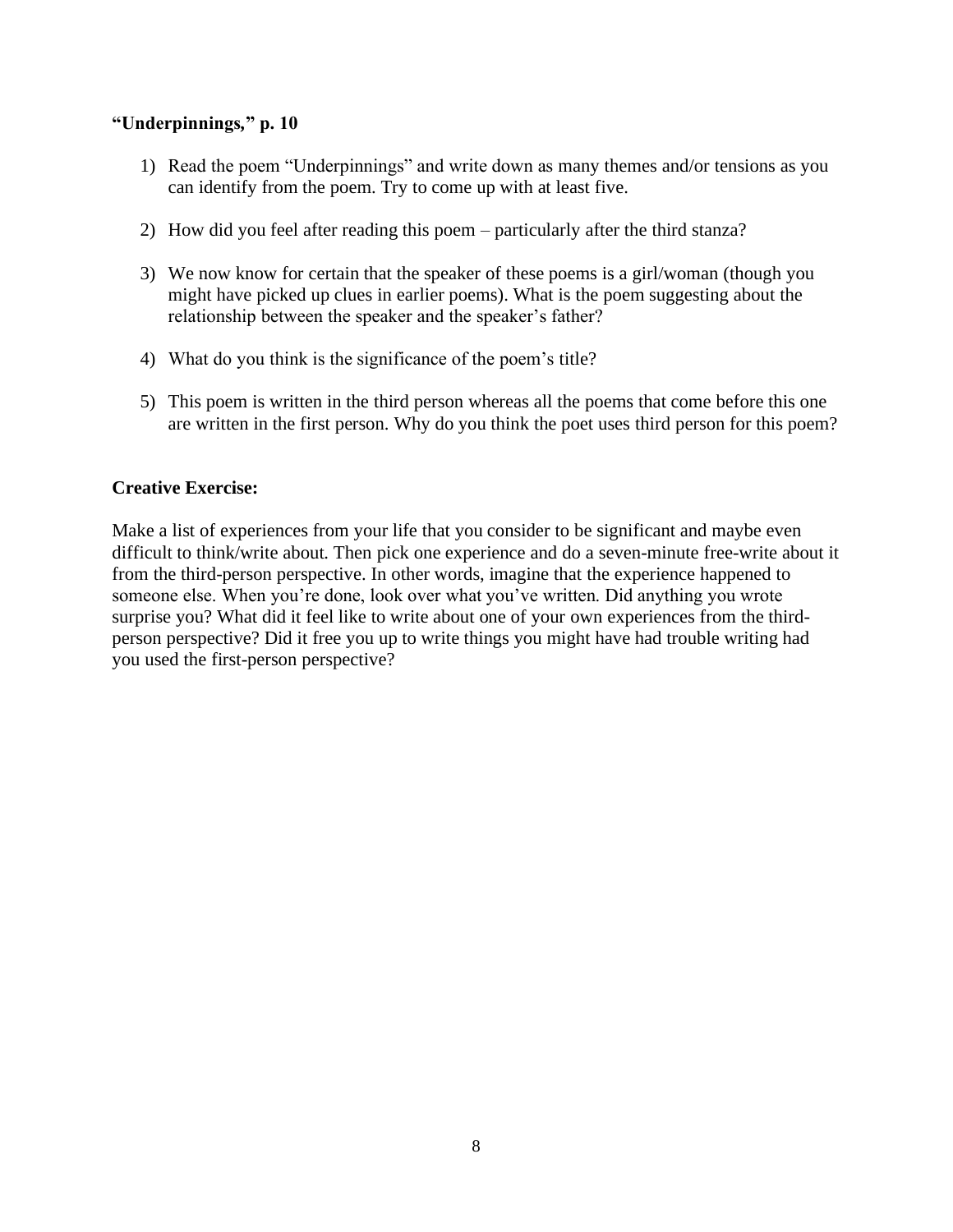# **"Grief***,***" p. 11**

1) **Before you read this poem***:* Think about the griefs you have experienced in your own life. These could be griefs associated with the loss of a loved one or a pet or grief associated with moving to a new city or not achieving a particular goal you had set for yourself or grief associated with a physical injury, etc. Jot down as many images or descriptions of your grief as you can.

Then read the poem. Was there any overlap between your own images of grief and those of the poet?

2) How would you characterize the speaker's experience of grief? Are there images in this poem that you found particularly compelling or that spoke to you personally?

### **Creative Exercise:**

Pick one of your own experiences of grief (from above) and see if you can add to the images/descriptions. Then see if you can shape your images/descriptions into a poem.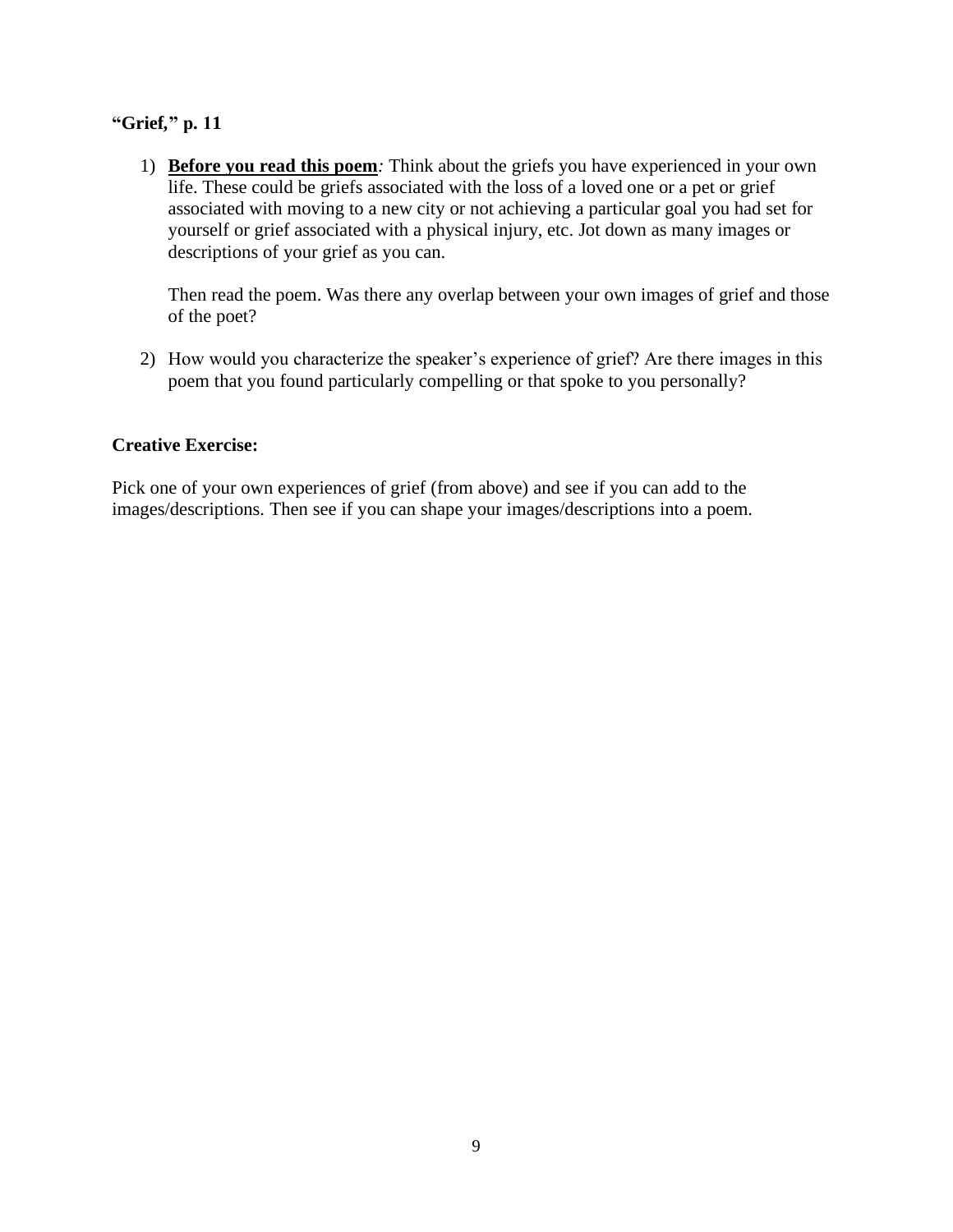# **"Of One Substance***,***" p. 13**

- 1) Read the poem "Of One Substance" and write down as many themes and/or tensions as you can identify from the poem. Try to come up with at least five.
- 2) What do you think is the significance of the title of this poem in connection to the poem "Backstory"? In what ways are these poems connected to each other?
- 3) What might the bees represent in this poem?
- 4) What kind of work is the word "runs" doing in this poem? What do you think the girl is running from?
- 5) Who or what in the speaker's life has thought itself "divine"? How has this impacted the speaker's understanding of herself?
- 6) This poem is written from the third-person perspective whereas many of the poems that come before this are written from the first-person perspective. Why do you think the poet uses the third-person perspective for this poem? How do you think this poem connects to "Underpinnings" which is also written in the third-person?

### **Creative Exercise:**

Make a list of experiences from your own life that you consider to be significant and maybe even difficult to think/write about. Then pick one experience and do a seven-minute free-write about it from the second-person perspective ("you"). When you're done, look over what you've written. Did anything you wrote surprise you? What did it feel like to write about one of your own experiences from the second-person perspective? Did it free you up to write things you might have had trouble writing had you used the first-person perspective?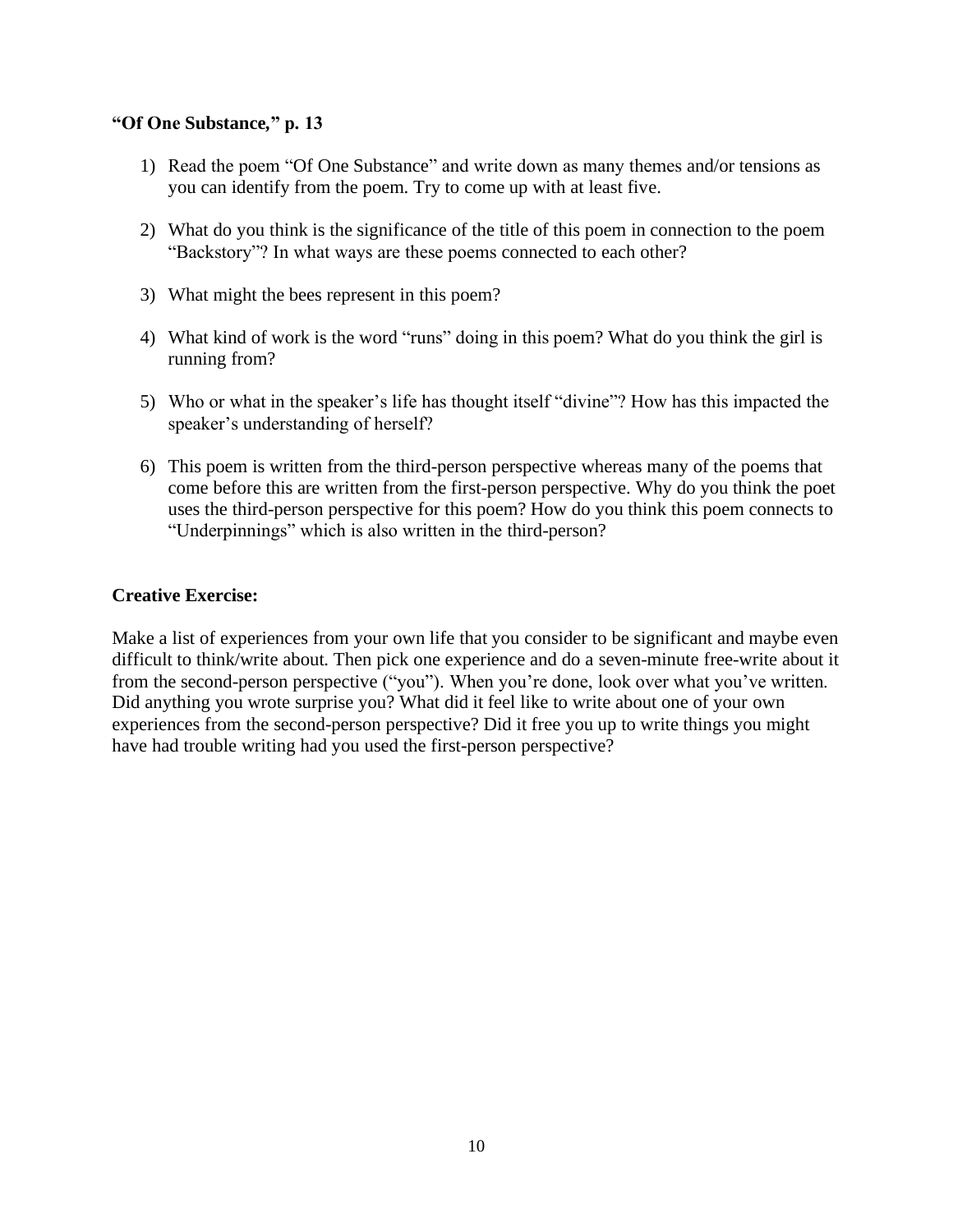# **"Interview***,***" p. 14**

- 1) Read the poem "Interview" and write down as many themes and/or tensions as you can identify from the poem. Try to come up with at least five.
- 2) How does the form of this poem the interview format create meaning in the poem? What would be lost if the poem had not been written in this format?
- 3) Why do you think the speaker says, at the end of the poem, "It scared me. It didn't scare me" before admitting in the last line that it really did scare her? How would the ending be different if the speaker had admitted her fear right away?

# **Creative Exercise:**

Pretend you are being interviewed about your own life. You can begin with the first question used in the poem – or you can come up with a new beginning question. Write down as many questions and answers as you can in seven minutes. Then re-read what you wrote. Did anything you wrote surprise you? Did you learn anything new about yourself? You can also do this exercise using a completely fictional person as the interviewee.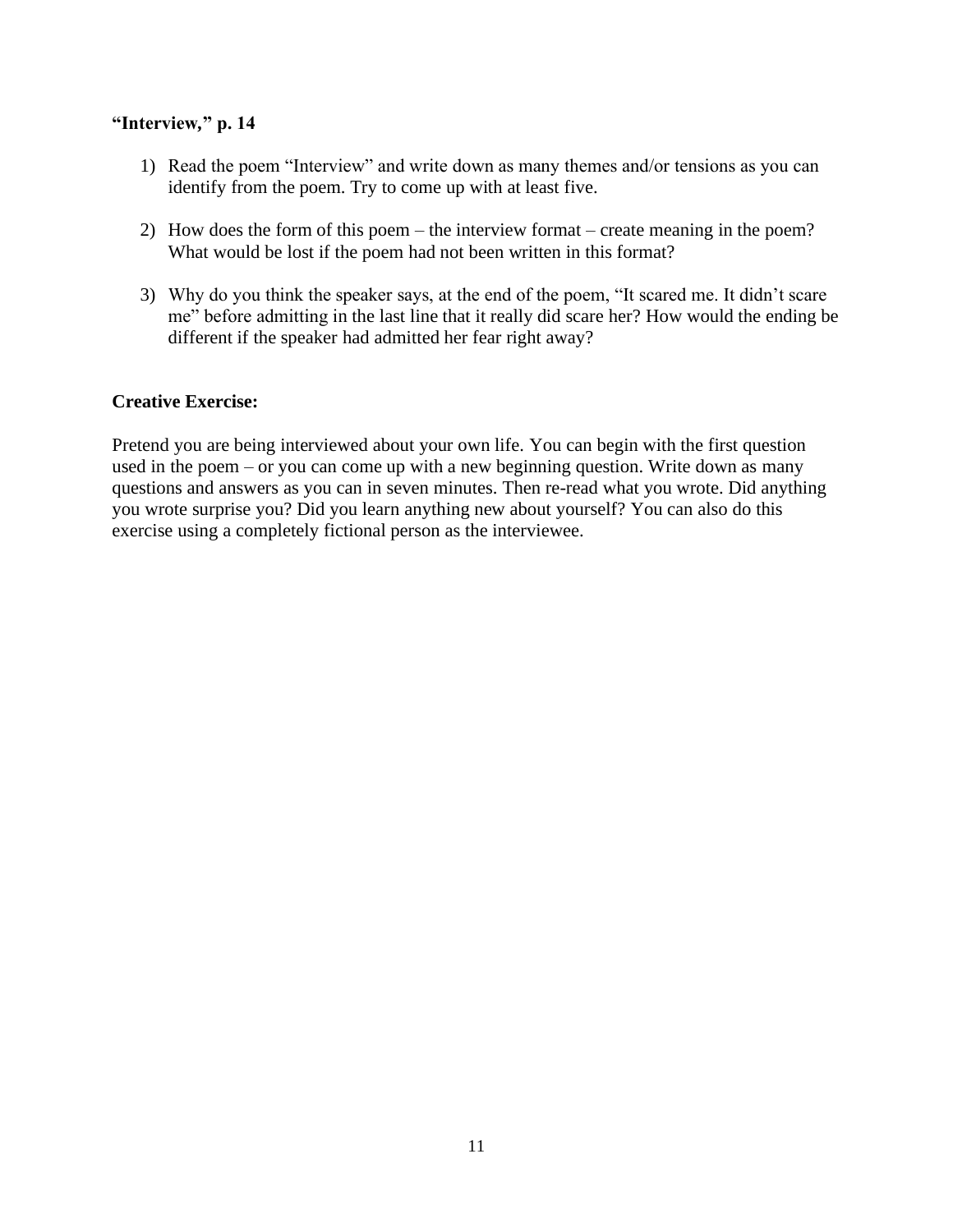# **"Meditations on My Mother's Death***,***" p. 16**

- 1) Read "Meditations on My Mother's Death" and write down as many themes and/or tensions as you can identify from the poem. Try to come up with at least five.
- 2) What new information do we learn about the speaker from this poem? And what new information do we learn about the household / family in which the speaker grew up?
- 3) Are there any particular images that stood out to you or spoke to you personally?
- 4) How does the phrase "energy is never gained or lost" contribute meaning to the poem? What does this phrase tell us about how the speaker views her mother's death and her own childhood?
- 5) What does the line "I tell myself to be happy" reveal about the speaker?

# **Creative Exercises:**

1) All of the lines listed below appear in the poem. Pick one of these lines and re-write it at the top of a blank piece of paper. Then do a seven-minute free-write starting with the line you picked. After you've finished writing, read over what you wrote. Did anything you wrote surprise you? Or did you learn anything new about yourself?

> In the kitchen there was a boy Photographs make the dead living In a recent photo, taken by a stranger I tell myself to be happy. I tell myself

2) Spend a few minutes thinking about the ways your memories from childhood impact your behavior and feelings as an adult. Then pick one particular memory from childhood and write as much (and as quickly) as you can about it without picking up your pen/pencil. When you're done, read over what you wrote and see if you can shape some of it into a poem.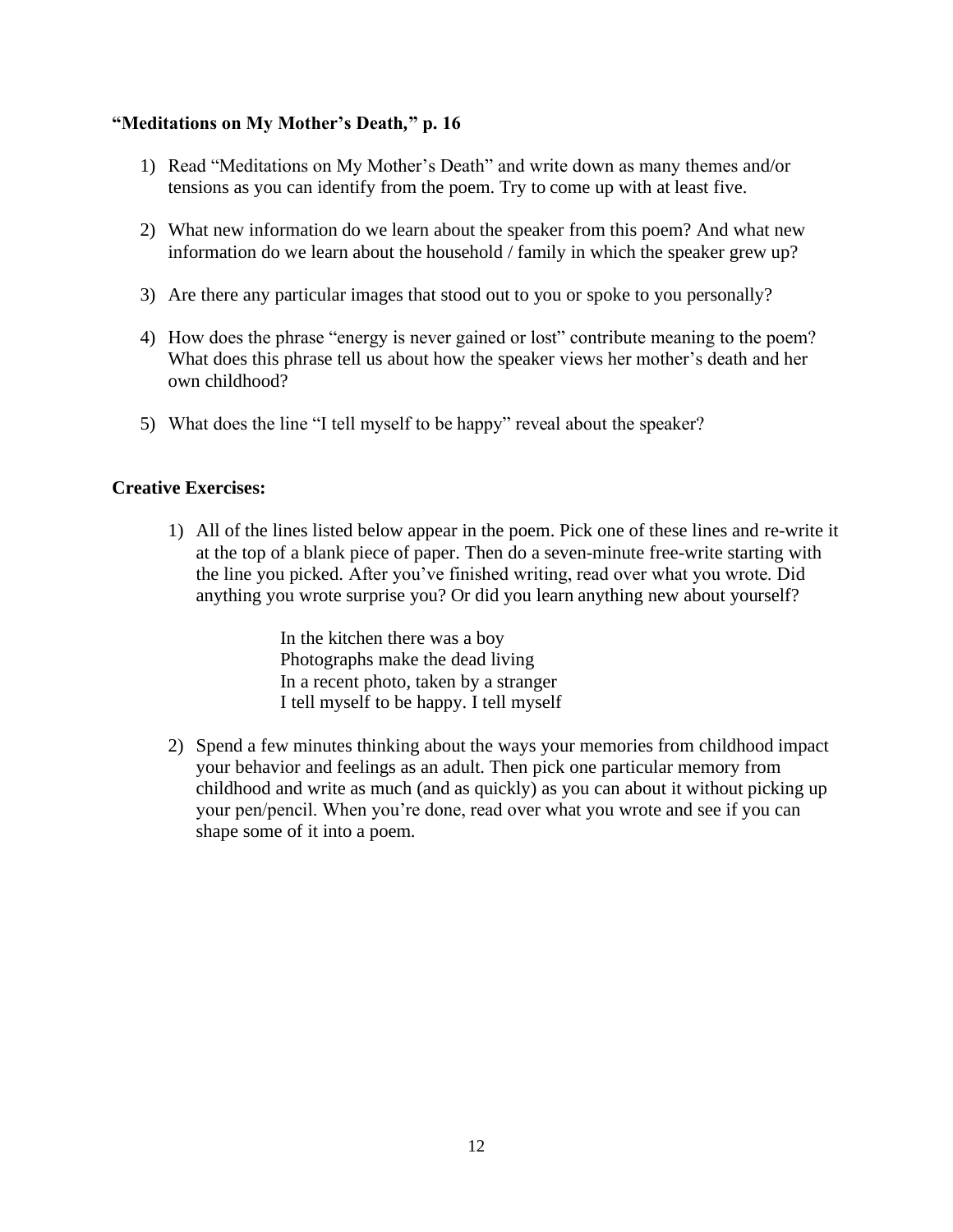# **"My Mother, Arriving***,***" p. 18**

- 1) Read "My Mother, Arriving" and write down as many themes and/or tensions as you can identify from the poem. Try to come up with at least five.
- 2) Are there any particular images in this poem that stood out to you or spoke to you personally?
- 3) What do we learn about the father's role in the speaker's family and in his new family as well?
- 4) This poem is written in three sections, with the second section being a kind of interruption of the speaker's meditations about her mother. What is the purpose of this second section? What would be lost if the poem didn't have this section?
- 5) What might the poem be saying about the relationship between life and art?
- 6) Why do you think the poet decided to end this section of the book with this poem particularly since it has the word "arriving" in it?

# **Creative Exercise:**

Take one of the following three phrases – my mother, arriving; my mother, leaving; my mother, not going away – and replace the word "mother" with something or someone significant in your own life. You might think in terms of concepts – "my sadness, arriving," for example – or in terms of a particular role that someone plays in your life. Then do a seven-minute free-write in which you describe this person or concept as arriving and leaving and not going away. When you're done, read back over what you wrote and see if you can shape some of it into a poem.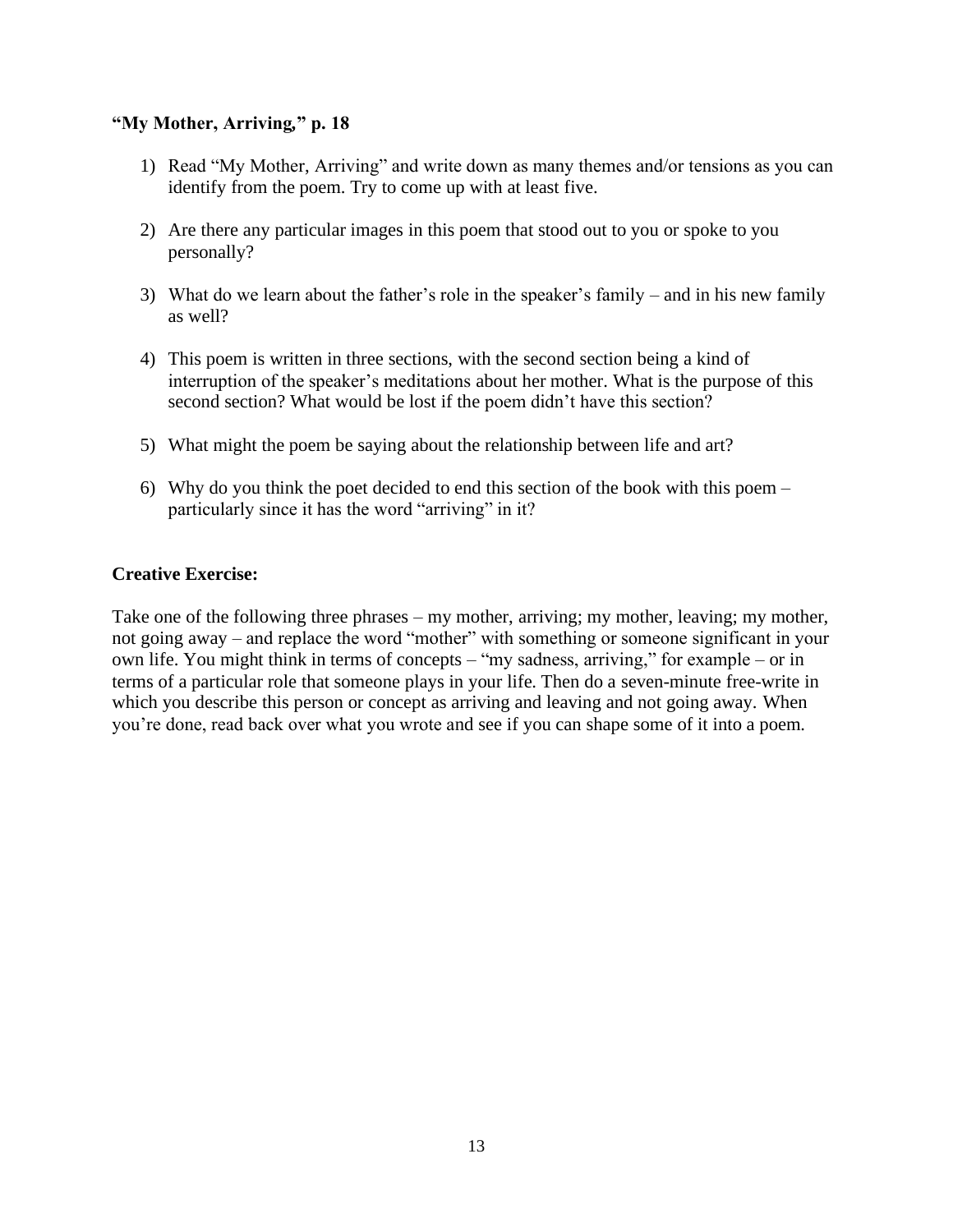# **SECTION II**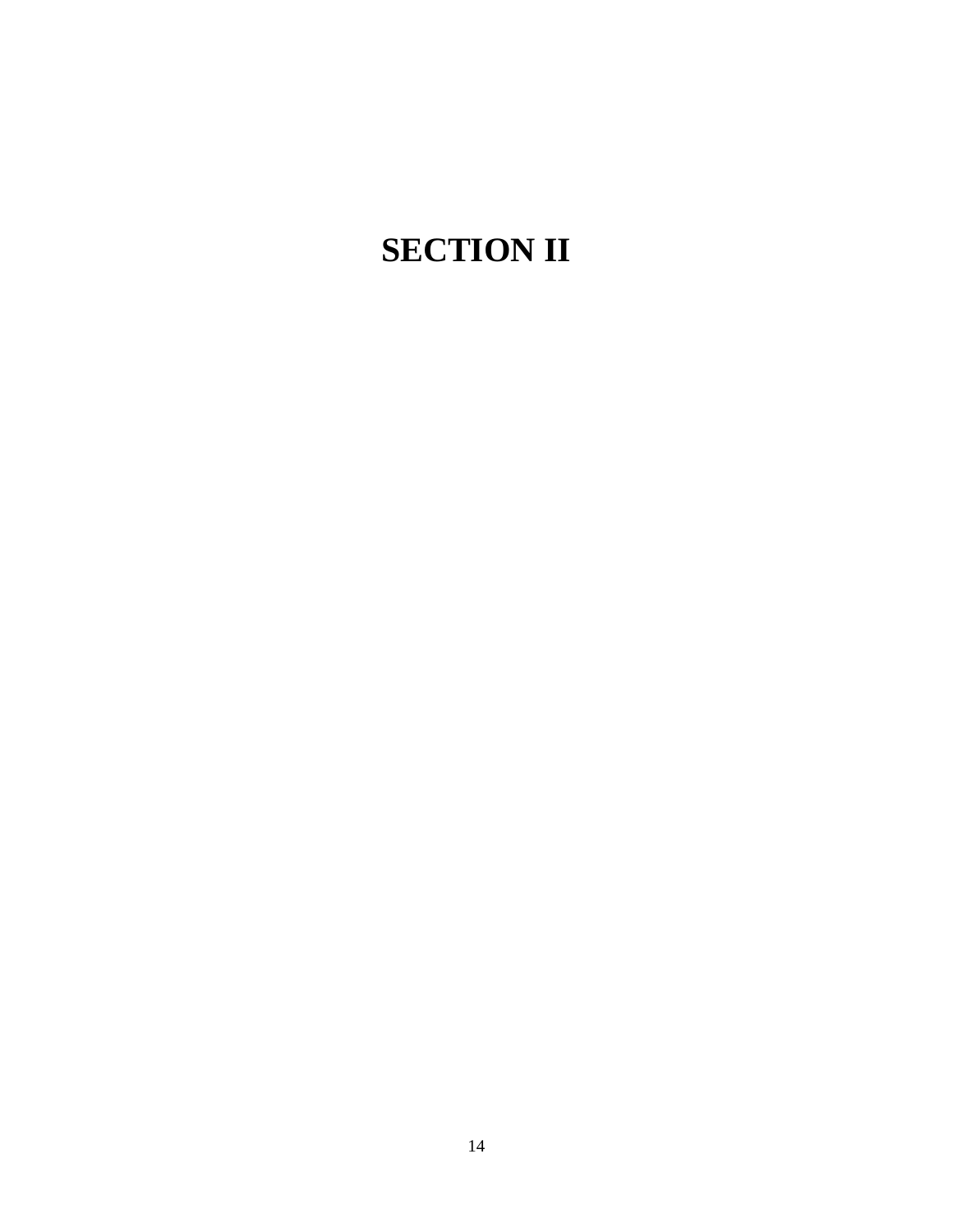# **"Postcards from the 70s," p. 23**

- 1) Read all seven sections of this poem. Jot down one or two tensions instances of conflict or threat – from each poem.
- 2) The first poem/postcard in the series speaks very nonchalantly about a situation that could have escalated (and perhaps did escalate) into a dangerous and damaging situation for the speaker. Why is a nonchalant tone so effective for this particular topic?
- 3) In the second poem/postcard, there is a marked tension between the threat of war and the role of play in childhood. Think about your own childhood. Are there examples from your own childhood (either currently or in the past) when the playfulness of childhood transpired against a backdrop of violence or war? How aware were you at the time of this backdrop?
- 4) In the third postcard, the speaker makes an allusion to a story from the first chapter of the Gospel of Luke. Read this chapter from Luke (available online) and discuss the role of the allusion in this poem. What might this allusion be saying about the societal expectations for girls and women during the time period in which the speaker grew up?
- 5) There are several different power dynamics referred to in the fifth postcard related to age, gender, and race, as the speaker recounts a painful memory from high school. Identify these power dynamics; then discuss the various power dynamics that you have experienced in your own life. In particular, think about the ways you might have been a perpetrator in certain situations and a victim in other situations.
- 6) Think back about the poems "Backstory" and "Underpinnings." How does the sixth poem/postcard relate to these earlier poems?
- 7) In the seventh poem/postcard, the adult speaker reflects on a friendship she had with a Black woman during her teenage years. In what way was race handled differently across the two households – that of the speaker's and that of the speaker's friend? Related to this, what is the significance of the phrase "as if to be polite" in the fourth stanza. How is this phrase different from saying "to be polite"? In other words, how does the speaker problematize the mother's perceptions of politeness related to race?

# **Creative Exercise:**

Each line in the fourth poem/postcard begins with the words "My mother tells me." Do a freewrite in which you begin every sentence with these same words (feel free to substitute someone else for mother). Write for about seven minutes. Don't edit as you write and try not to stop at all until the time is up. Then re-read what you wrote. Did you learn anything new about yourself by doing this exercise? Or about someone else?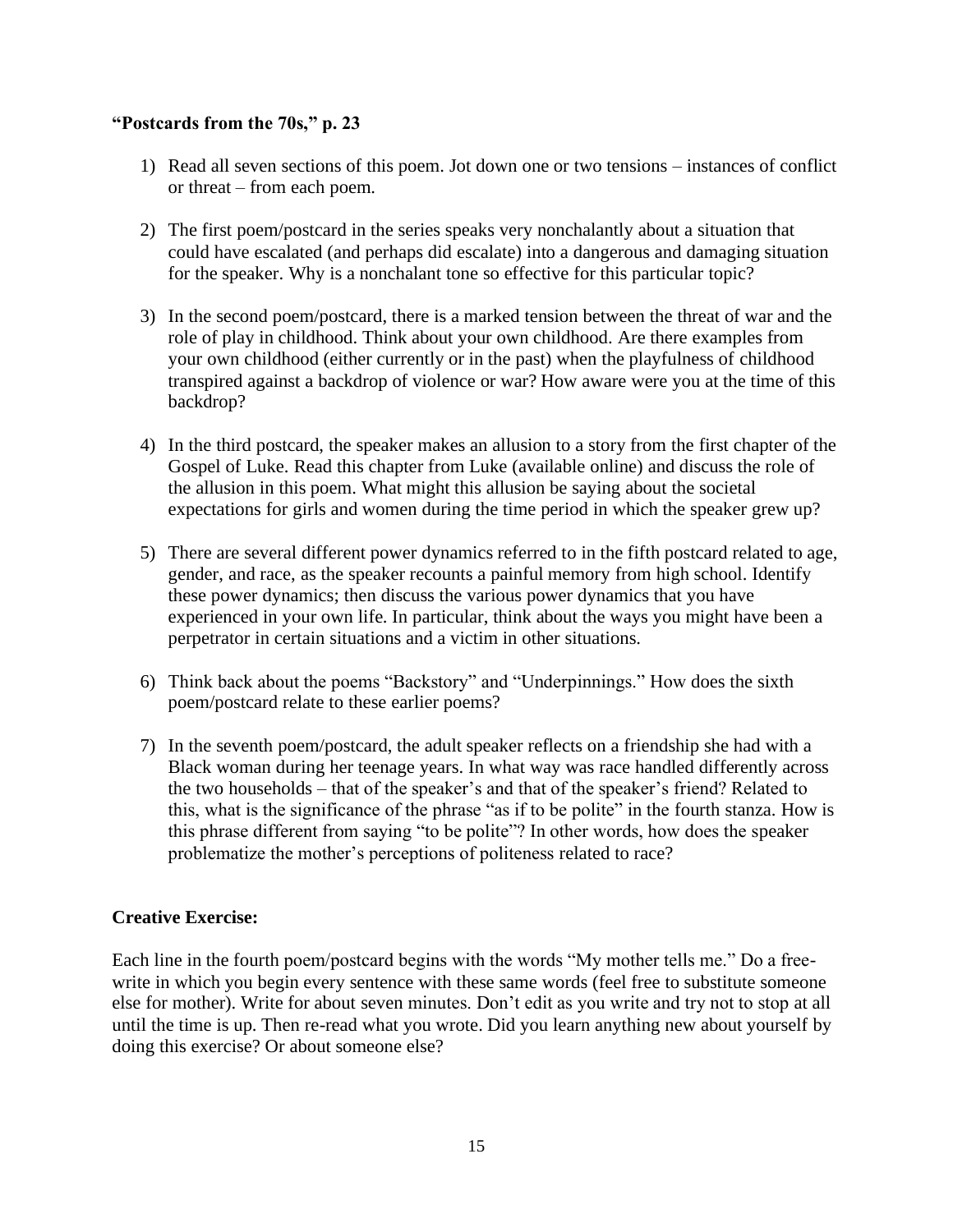#### **"I Remember" p. 30**

- 1) Read "I Remember" and identify as many tensions or conflicts as you can from the poem. Are there any that you have experienced in your own life?
- 2) What new information do we get from this poem with respect to how the speaker thought about herself as a teenager?
- 3) In the seventh stanza, the speaker says she wanted to hug the black guy from gym class after he told her "you white people all look alike." Why do you think she wanted to hug him?

### **Creative Exercise:**

Nearly every line in this poem begins with the words "I remember." Do a free-write in which you begin every sentence with these same words. Write for about seven minutes. Don't edit as you write and try not to stop at all until the time is up. Then re-read what you wrote. Did you learn anything new about yourself by doing this exercise?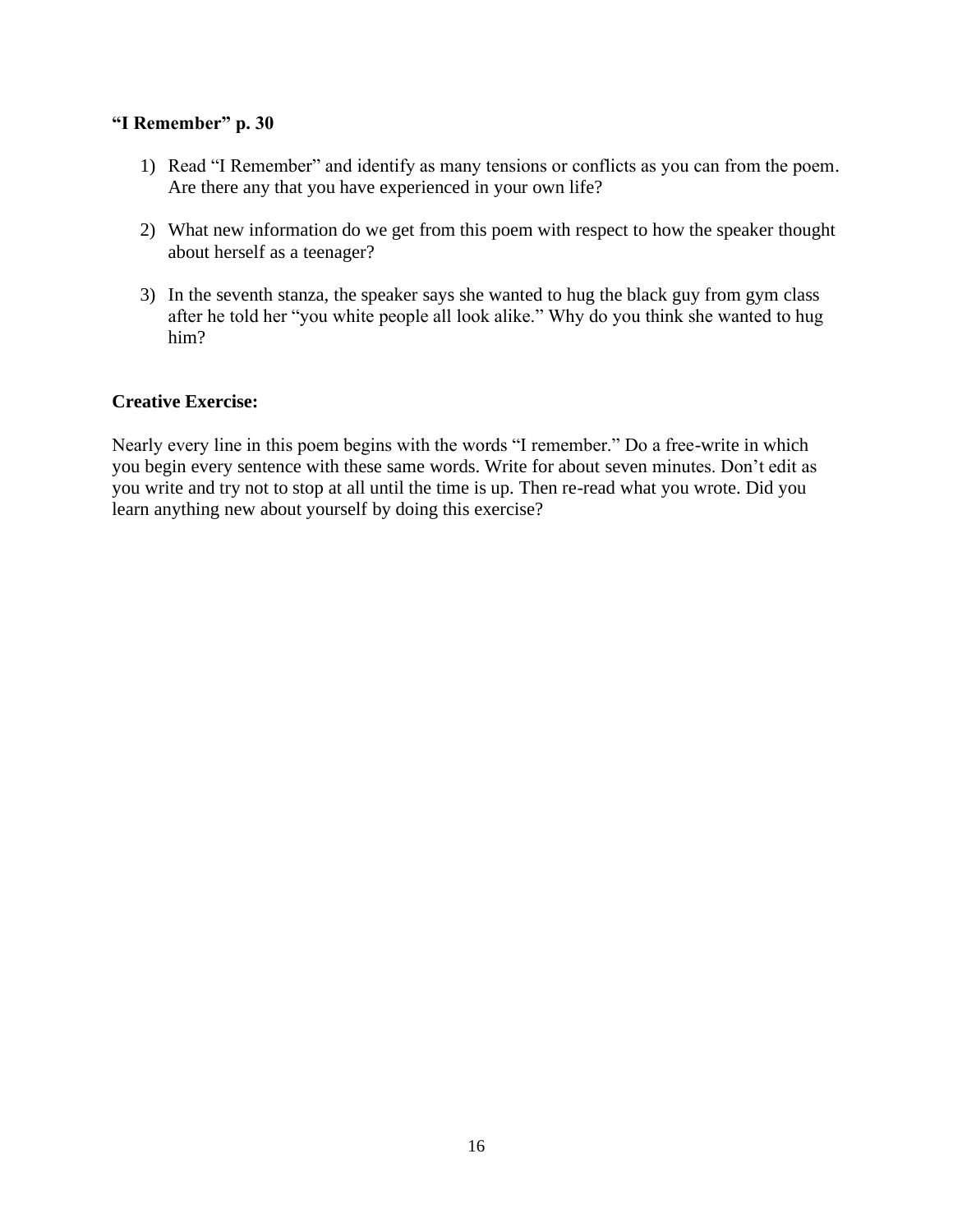# **SECTION III**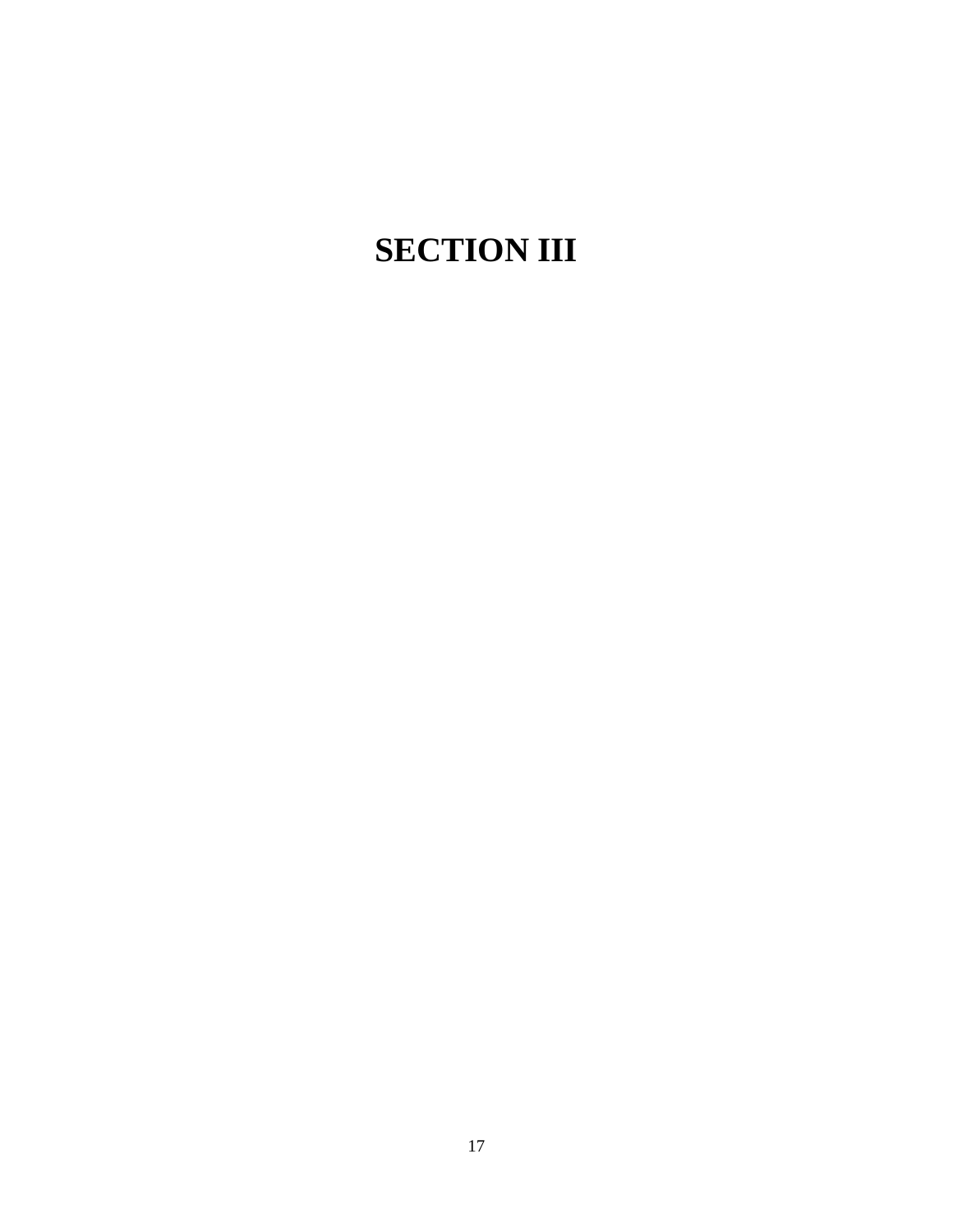# **"My Mother Is a Peaceful Ghost," p. 35**

- 1) Read "My Mother Is a Peaceful Ghost" and identify as many themes and/or tensions as you can. Try to come up with at least five.
- 2) Look up the lyrics to the song "You Are My Sunshine." Did anything about the lyrics surprise you? What kind of work is this song doing in the poem?
- 3) Given the references to alcoholism in previous poems, what do you think is the significance of "her // own body, a country foreign to her."
- 4) What kind of theological questions is the speaker raising in this poem? How might these questions relate to the speaker's experience of growing up in an alcoholic family?
- 5) What is ironic about the line "diluted into nothingness. My mother"?
- 6) The poem ends with: "She tried to stop. And didn't." What do you think the "and didn't" refers to? Is it clear or is the poem intentionally ambiguous here?
- 7) Except for two lines, the entire poem is written in couplets. What do you think is the significance of the two single lines  $-$  i.e., how does their "singleness" create meaning in the poem?

# **Creative Exercise:**

Spend five minutes making a list of people that you feel haunted by  $-$  i.e., people who are living that you can't stop thinking about or people who are no longer living. These can be people you know/knew well or people you've only heard or read about. After you have your list, read back over it and choose one person on the list to write about. Then write "In my dreams [fill in name/role] keeps [fill in verb phrase]" at the top of a blank sheet of paper and do a seven-minute free-write based on this line. Try not to edit yourself; write as quickly as you can without picking up your pen. See if you can write for at least three pages. Then re-read what you wrote. Did you learn anything new about yourself by doing this exercise? Or about the person you wrote about?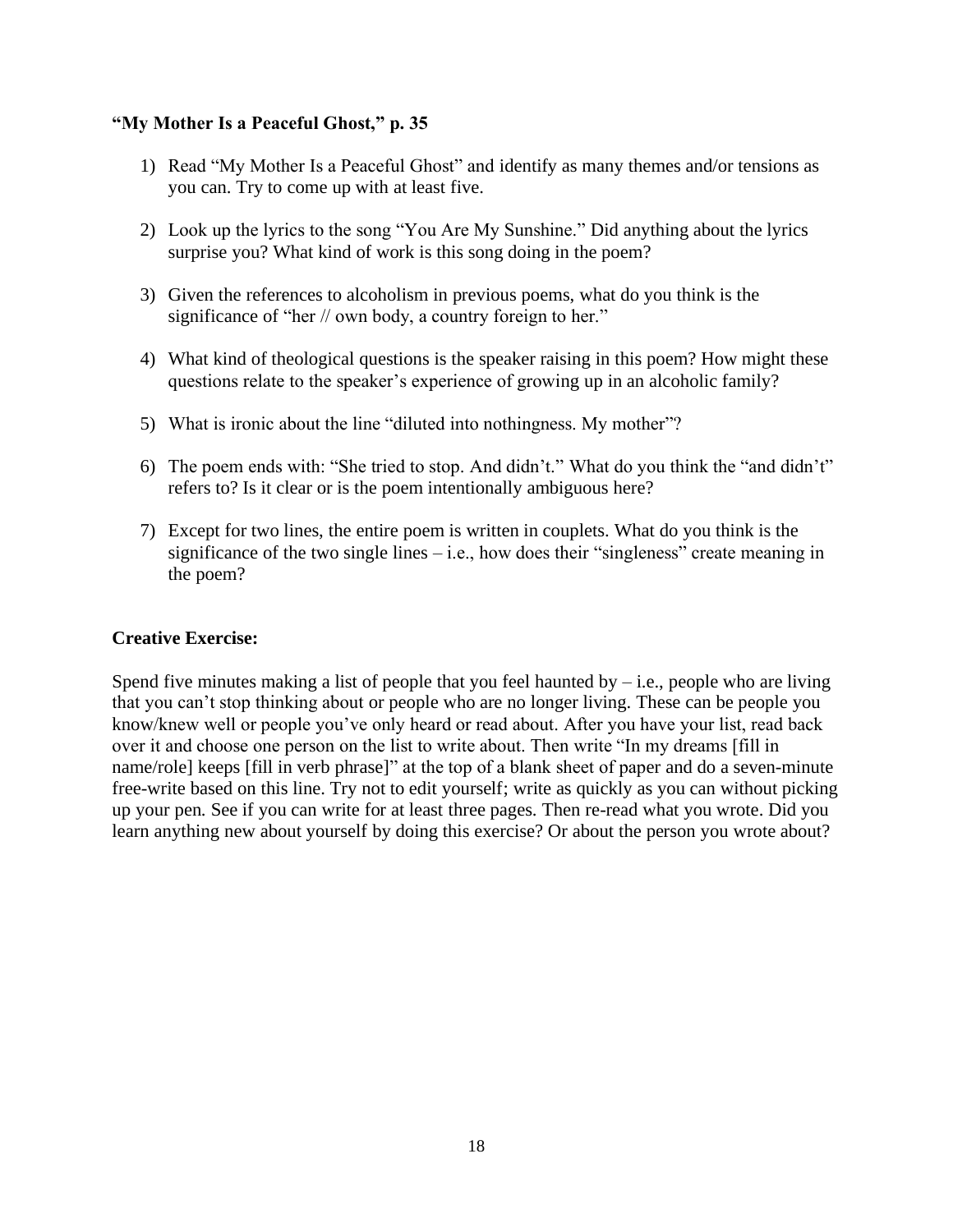#### **"Housekeeper," p. 37**

- 1) Read "Housekeeper" and identify as many themes and/or tensions as you can. Try to come up with at least five. Think especially about themes related to race and racism.
- 2) **Research** Claudia Rankine online. What are some of Rankine's primary concerns as a writer? How does the Rankine epigraph inform your reading of the poem?
- 3) The practice of redlining is alluded to in this poem. If you don't already know about redlining, do some **research** online to find out more about it.
- 4) How does what you learned (or already know) about redlining impact your reading of the poem?
- 5) Towards the end of the poem, the speaker says she lived in a "nice" neighborhood. Why do you think "nice" is in quotation marks?
- 6) If you don't already know about the use of dogs in the civil rights movement of the 1960s, **research** this topic online. How does what you learned (or already know) about this topic impact your reading of the poem?
- 7) If you don't already know about systemic or institutional racism, **research** this topic online. How does what you learned inform your reading of the line "But how good could any of us be?"
- 8) Read the following article about domestic workers in Chicago: <http://www.encyclopedia.chicagohistory.org/pages/386.html>

How does the information in this article inform you reading of the poem?

9) How would you describe the relationship between Willa and the speaker's family? What do you think were some of the unspoken complexities about this relationship?

### **Writing Exercise:**

Spend ten minutes making a list of anything you can think of that relates to your own experience of race. For example, what race do you identify yourself as? How old were you when you first became aware of your own race and of the concept of race itself? Have you ever talked to someone of a different race about the topic of race? Have you ever experienced racism directly or indirectly? Have you ever said or done something that you now realize might have been racist?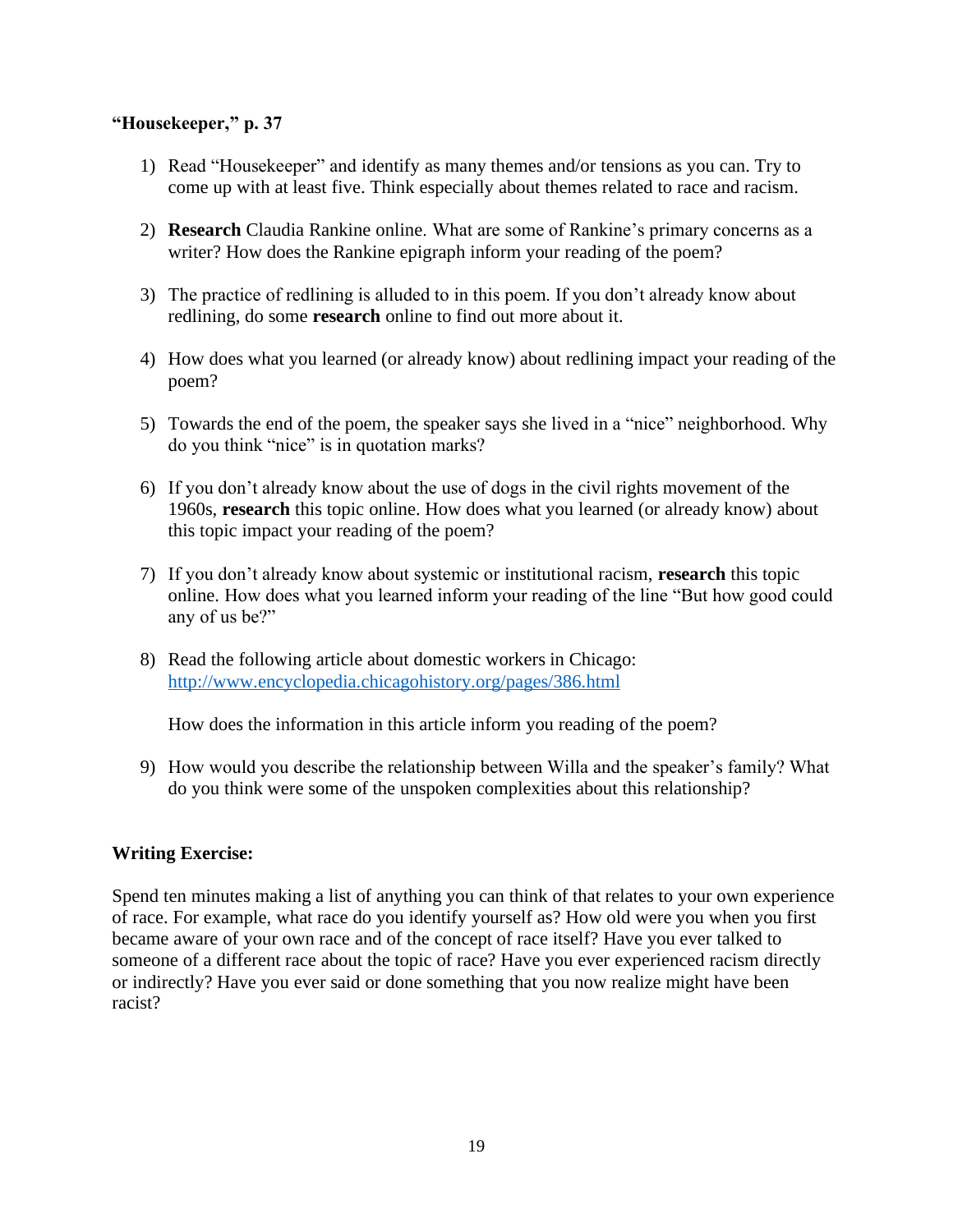# **"Horses," p. 39**

- 1) Read "Horses" and identify as many themes and/or tensions as you can. Try to come up with at least five.
- 2) Do any of the themes you came up with overlap with any of the themes you've come up with for the poems that mostly focus on the speaker's mother?
- 3) Have you ever known anyone who had dementia? Or do you know anyone presently who has dementia? What is it like for you to interact with this person? What are some of the challenges in your relationship with this person because of the dementia? What, if any, are some of the joys?

If you don't know what dementia is or what it might be like for someone to experience dementia, do some **research** online. Then put what you learned in conversation with the poem.

4) Horses figure prominently in the poem. What role do they play – what is their significance to the poem?

# **Creative Exercise:**

Spend five minutes making a list of those times in your life when you "laughed out of joy, not obligation." In other words, when your experience of laughter was completely joy-filled. Then pick one of these experiences and do a free write about the experience – i.e., write as quickly as you can without editing and without picking up your pen. See if you can write for at least three pages. Then re-read what you wrote. Did you learn anything new about yourself by doing this exercise? Or about the experience you wrote about?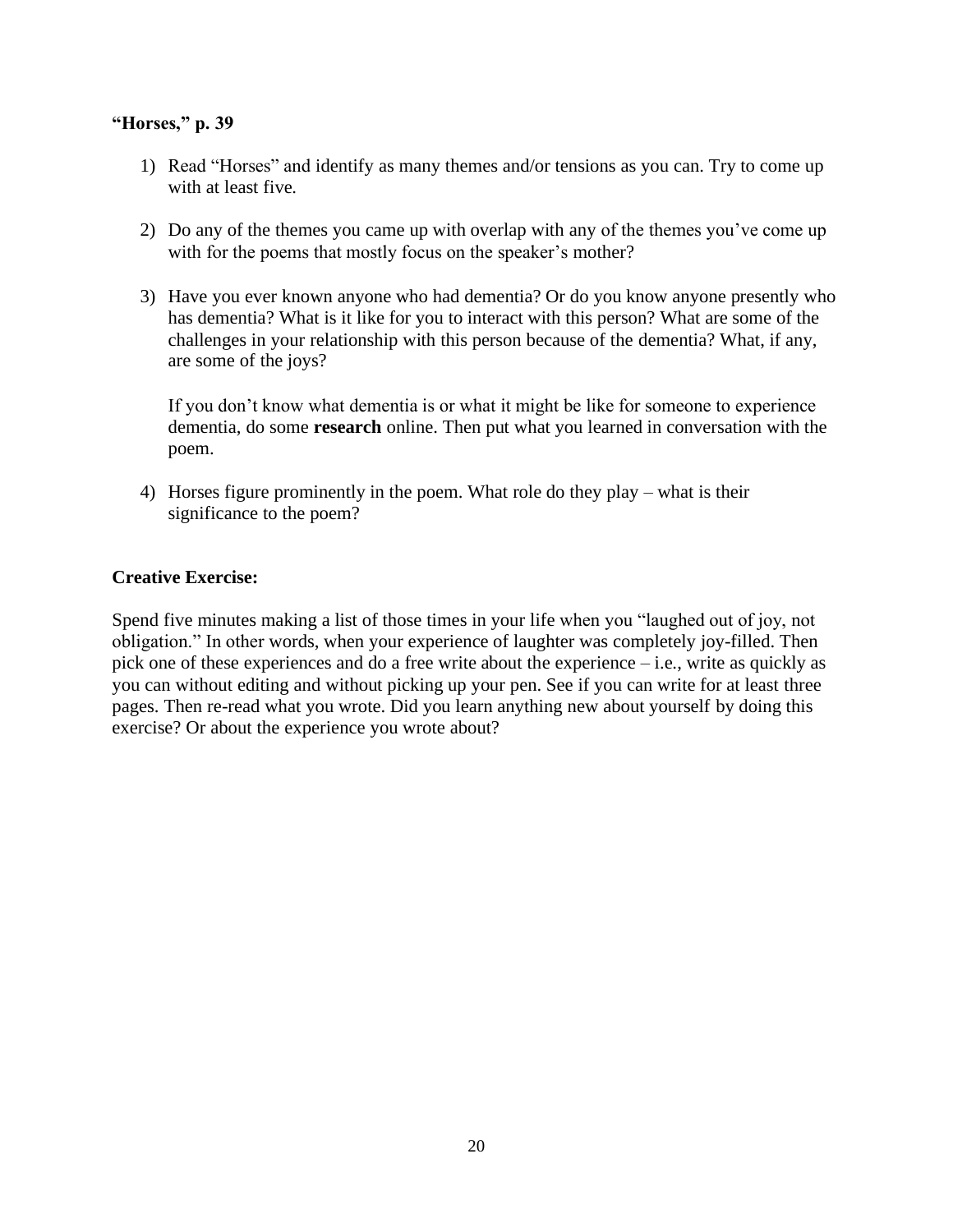# **"Primer," p. 41**

- 1) Read "Primer" and identify as many themes and/or tensions as you can. Try to come up with at least five. Think especially about themes related to race and racism.
- 2) The words "summer" and "red" are mentioned in the second stanza. Some readers might see an allusion to Red Summer here. If you don't already know about what happened in this country during the summer of 1919, do some **research** online to find out. After you've done your **research**, think about these questions:
	- a. How might the casual tone of this stanza be in conversation with this problematic period in our nation's history? I.e., in what way might this connection be productive in the poem?
	- b. Do you think the author intended for readers to make this connection?
- 3) There is a reference in the fourth stanza to the white speaker grieving for a tree. If you don't know about the history of lynching in this country, do some **research** online. Here are a few good places to start:

<https://www.history.com/tag/lynching>

<https://www.pbs.org/wgbh/americanexperience/features/emmett-lynching-america/>

<https://eji.org/reports/lynching-in-america/>

After you've done your **research**, re-visit the poem. What do you think is the significance of this line-break: "Which means you haven't grieved yet // for a tree."

- 4) There is a reference in the poem to the speaker's body being able to fit everywhere in cupboards, sideboards, etc. In the poem, these images allude to a joyful and playful time in the white speaker's life. However, there is a long history in this country of Black people having to hide and contort their bodies into painful, unnatural shapes in order to escape the terrors of enslavement or in order to flee the south after slavery had been constitutionally abolished. Do some **research** online about the history of the Underground Railroad in this country and the history of the Great Migration during the 20<sup>th</sup> century. After you've done your **research**, think about these questions:
	- a. How might the casual tone of the stanzas in which the speaker describes playing Twelve O'clock the Witch Comes Out (a form of hide-and-seek) be in tension with a problematic period in our nation's history? Do you think this tension is production/useful in the poem?
	- b. Do you think the author intended for readers to make these connections? And does author intention always matter?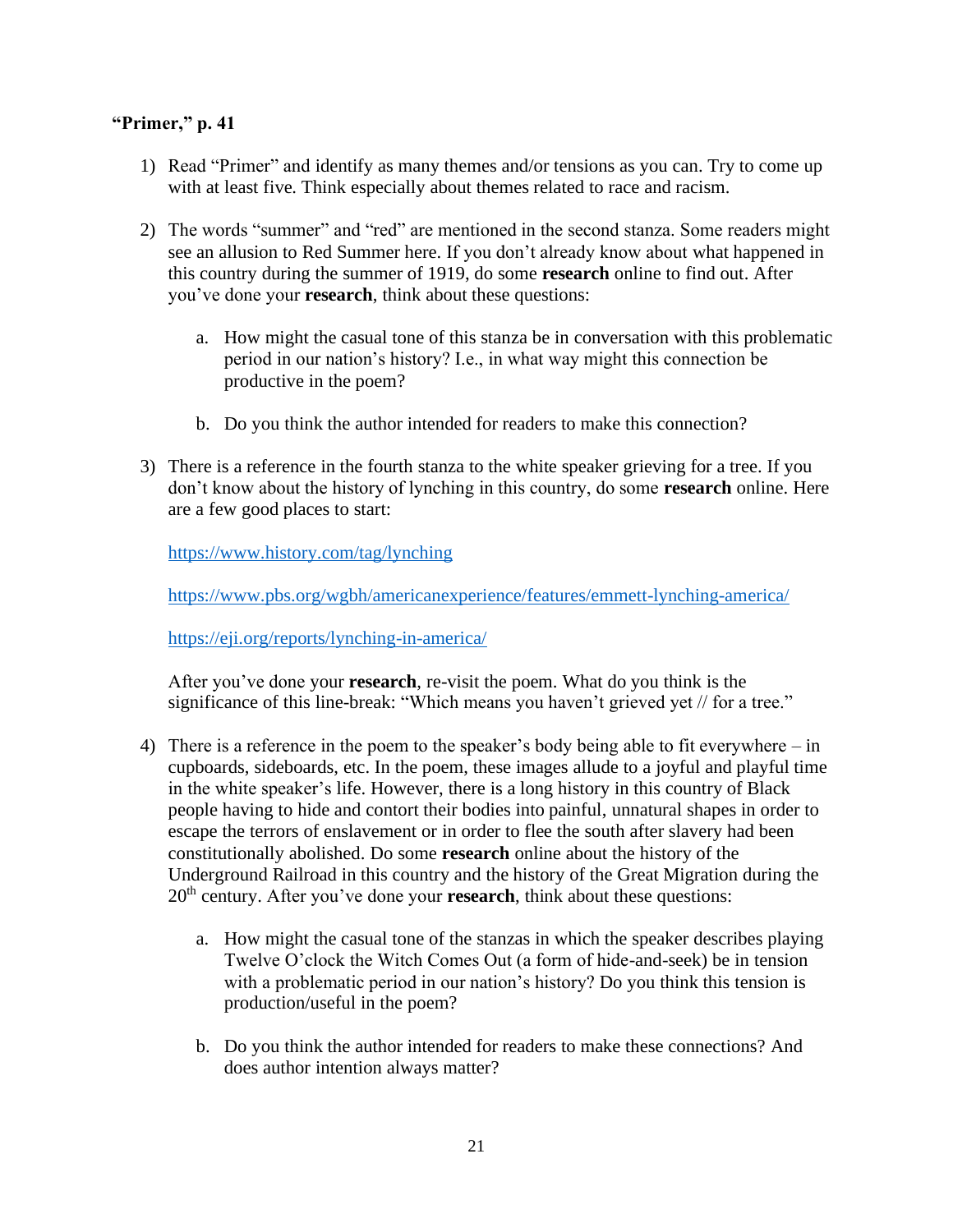5) **Research** the use and history of African American stereotypes in this country. Which stereotypes relate to the reference to "barbarians" in the poem?

Stereotyping is a dangerous practice and yet research now shows that we are all guilty at times of implicit bias. What is implicit bias and what are some things people can do to counteract it?

- 6) There is a reference in the poem to Pippi painting her face black. **Research** the origins and history of blackface in this country.
- 7) Discuss the significance of the phrase "white imagination." What does "white imagination" mean? Do some **research** online to find out more. For even further investigation, **research** the concept of race itself. In what ways are racial categories real and in what ways are they not real?
- 8) The poem ends with a reference to the Middle Passage. Make a list of the things you know about the Middle Passage. After you've made your list, do some **research** online to find out more. Then discuss the significance of the last three lines of the poem. How do you think the speaker feels about herself at the end of the poem? What, if anything, is the speaking asking readers to do?
- 9) Read the following articles. The first one is about Pippi Longstocking and the other three are about the Laura Ingalls Wilder books, which also contain racist depictions. What, in your view, should be done about literature that contains racist depictions?

<https://www.theguardian.com/books/2011/nov/09/pippi-longstocking-books-racism>

[https://www.npr.org/2018/06/25/623184440/little-house-on-the-controversy-laura](https://www.npr.org/2018/06/25/623184440/little-house-on-the-controversy-laura-ingalls-wilders-name-removed-from-book-awa)[ingalls-wilders-name-removed-from-book-awa](https://www.npr.org/2018/06/25/623184440/little-house-on-the-controversy-laura-ingalls-wilders-name-removed-from-book-awa)

[https://www.pbs.org/wnet/americanmasters/what-should-be-done-about-racist-depictions](https://www.pbs.org/wnet/americanmasters/what-should-be-done-about-racist-depictions-in-the-little-house-books/16587/)[in-the-little-house-books/16587/](https://www.pbs.org/wnet/americanmasters/what-should-be-done-about-racist-depictions-in-the-little-house-books/16587/)

[https://www.usatoday.com/story/opinion/2018/06/27/laura-ingalls-wilder-book-award](https://www.usatoday.com/story/opinion/2018/06/27/laura-ingalls-wilder-book-award-little-house-prairie-racist-column/734103002/)[little-house-prairie-racist-column/734103002/](https://www.usatoday.com/story/opinion/2018/06/27/laura-ingalls-wilder-book-award-little-house-prairie-racist-column/734103002/)

# **Writing Exercise:**

Spend ten minutes making a list of anything you can think of that relates to your own experience of race. For example, what race do you identify yourself as? How old were you when you first became aware of your own race and of the concept of race? Have you ever talked to someone of a different race about the topic of race? When you hear the word "racism," what do you think of? Are there experiences from your own life that you look back on now and view differently, with respect to race? Then do a seven-minute free-write about one of the things from your list.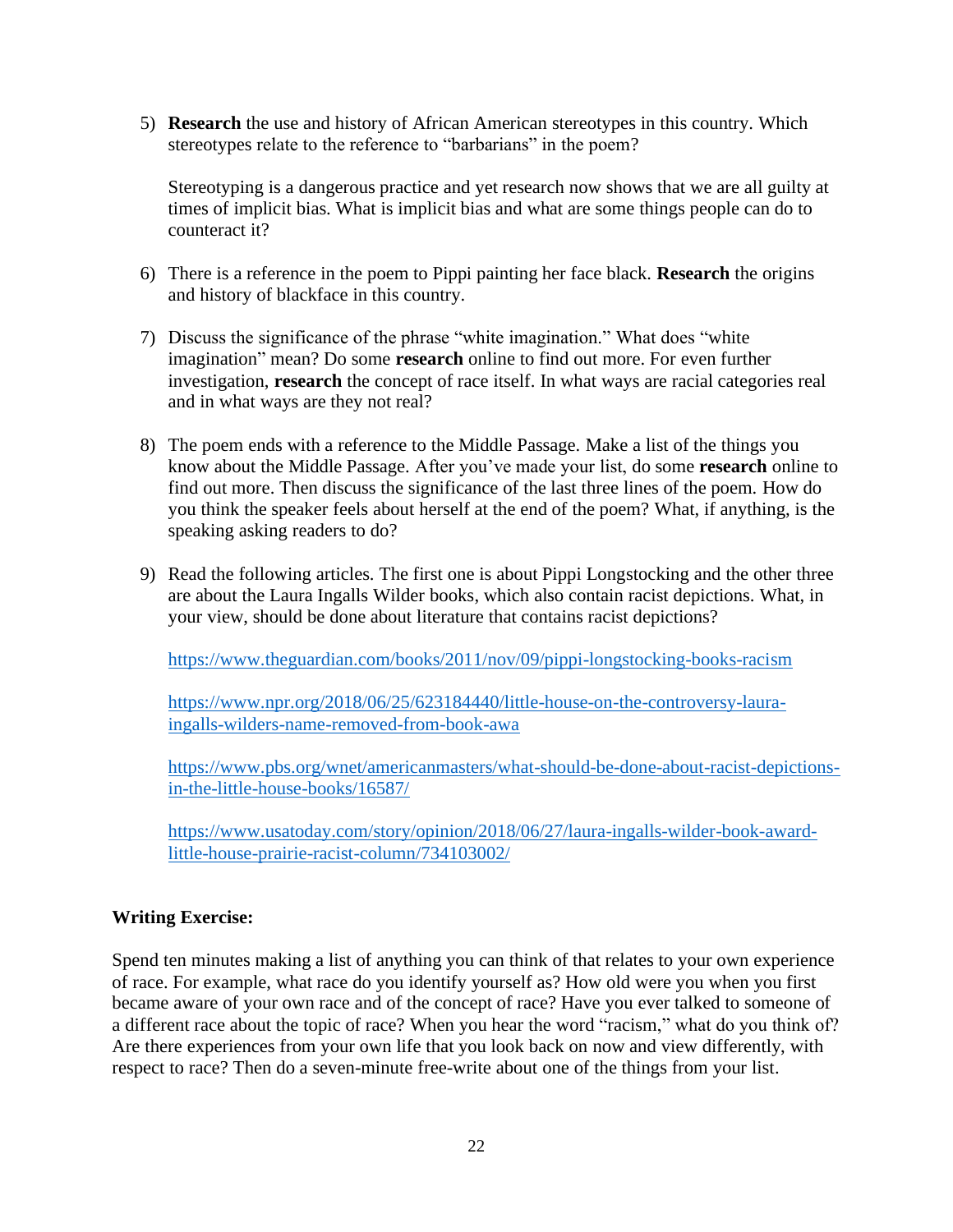#### **"Love Poem," p. 43**

- 1) Read "Love Poem" and identify as many themes and/or tensions as you can. Try to come up with at least five.
- 2) In the poem, there are several references some explicit, some implicit to boundaries. Identify as many references as you can. What do you think is the significance of boundaries in the poem? And in the speaker's life?
- 3) In what way might a bird's open beak be like a "red infinity"?
- 4) What is the significance of the speaker's *wrist* forgiving the speaker? Are there times in your own life when you think of your body as being separate from you? Are there ways in which making such a distinction can be helpful? Or damaging?
- 5) The following poem appears in Dordal's first book, *Mosaic of the Dark*. Do you see any connections between this poem and "Love Poem"?

*Last Poem about My Mother*

This is my mother watching her heart—

dark, liquid motion on the screen beside her.

How she called it *beautiful*. This is

*please* and *thank you*, and softens the wounds

of strangers. This is a body's last words; what is left

after fire. This is cavities in the bones of a bird

that make flight possible, and flits unseen

through every gesture and word. This is my mother

and a way out of my mother; a place I can say

that I left.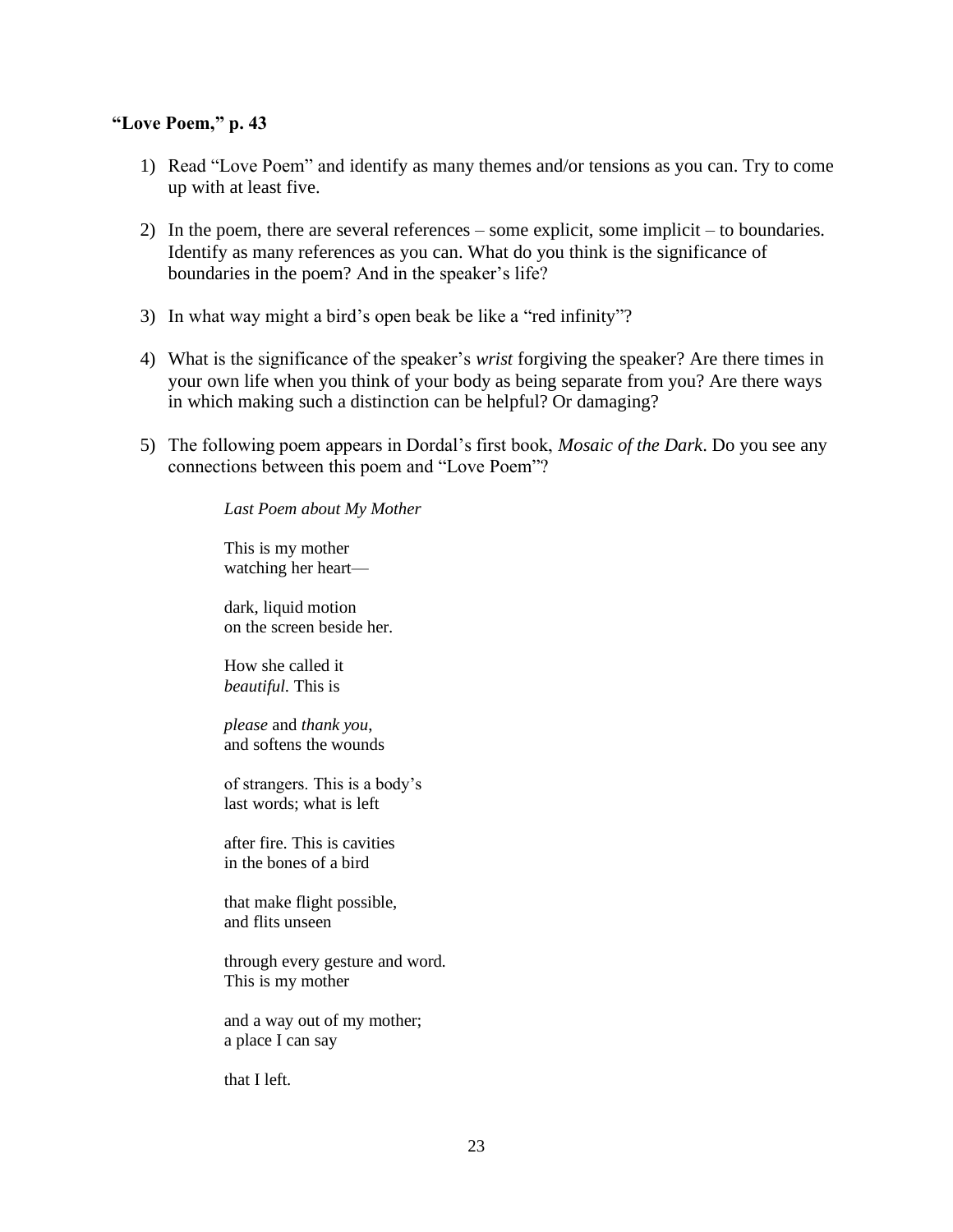- 6) What do you think "Love Poem" is saying about the relationship between the speaker and her mother? Do you think they were both equally aware of each other's pain?
- 7) When you hear the words "love poem," what do you think of? In other words, were you surprised by the content of this poem after reading the title?
- 8) Read Sylvia Plath's poem "Tulips" (online). Are there any connections you can make between the last stanza of her poem and "Love Poem?"

# **Creative Exercise:**

Think about your own body. Spend a few minutes writing down as many parts of your body as you can think of. Then think about how much your body does during every day of your life, how much energy it expends to keep itself running. Do a seven-minute free-write about one part of your body in which you express gratitude for that part.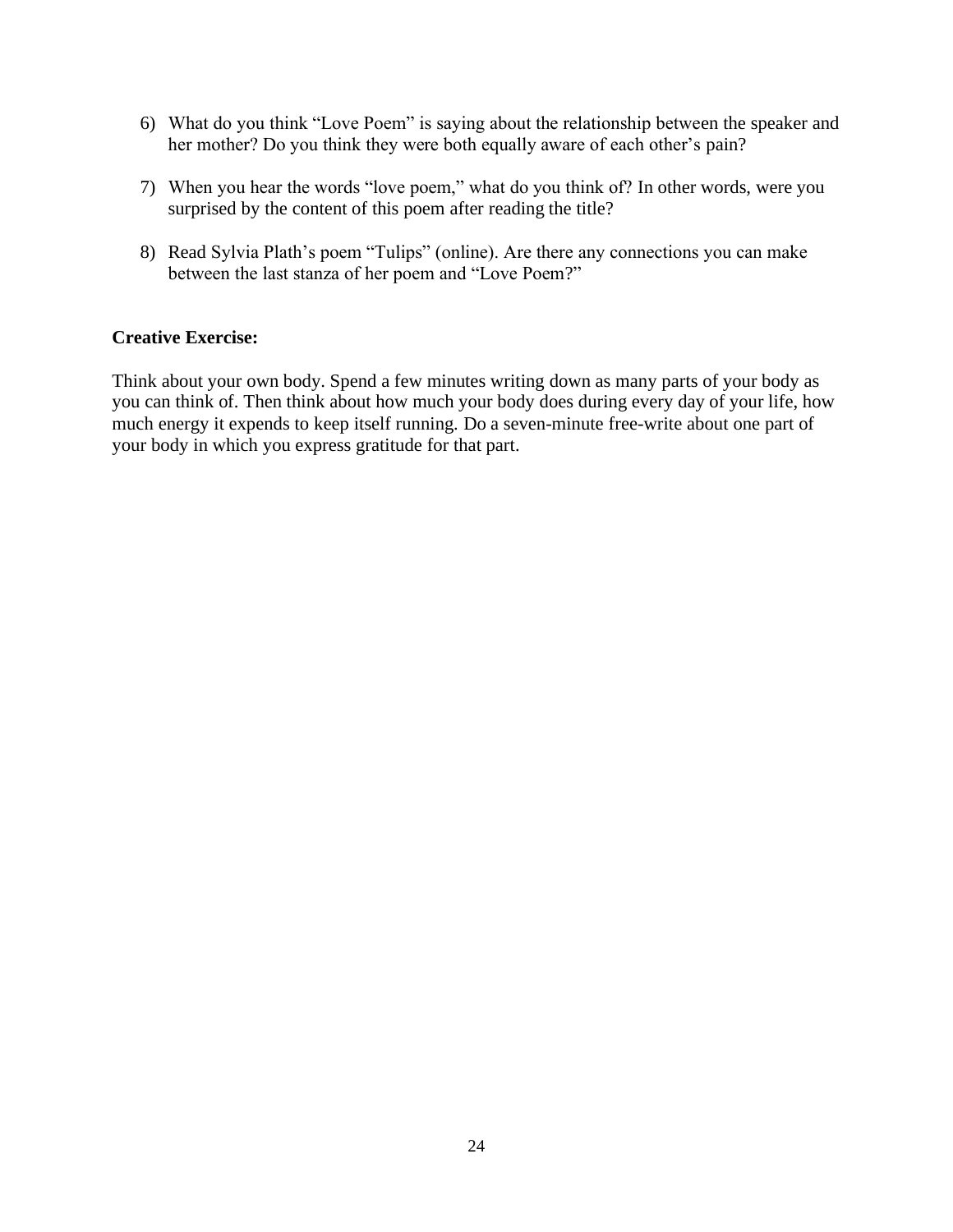# **"Sheltering in Place," p. 44**

- 1) Read "Sheltering in Place" and identify as many themes and/or tensions as you can. Try to come up with at least five.
- 2) Why do you think stories are so important for the speaker? Think about your own relationship to and experience of stories. Are there stories that you need in your life? Do you think stories always have to be literally true in order to be meaningful? Can stories that aren't literally true be as or even more meaningful than stories that are literally true? In other words, what might the poem be saying about the power and even the necessity of imagination?
- 3) The words "angels" and "angles" are nearly identical but have very different meanings. In the poem, angels is "correct" and angles is not. And yet from the incorrect word, emerges an equally compelling narrative. Can you think of an example in your own life in which an error yielded something as valuable as the "correct" version?
- 4) Have you ever needed to be reminded of joy in your own life? Or have you ever felt not quite yourself – off-kilter somehow – and needed to be reminded by a friend or family member (or even a total stranger) of who you really are? Have you ever done the same thing for another person – i.e., helped another person regain their balance?
- 5) Have you ever had the experience of looking into the eyes of another kind of animal (i.e., not human)? If so, what was the experience like? Why do you think Darwin said that the eye gave him a cold shudder?
- 6) Discuss the significance of the last three stanzas.

### **Creative Exercise:**

The speaker in the poem says she wants a story that "ends in joy" and then proceeds to describe that story. Do a seven-minute free-write in which you imagine your own version of a story that "ends in joy" (or, if you prefer, ends in some other way). Then re-read what you wrote. Did you learn anything new about yourself by doing this exercise?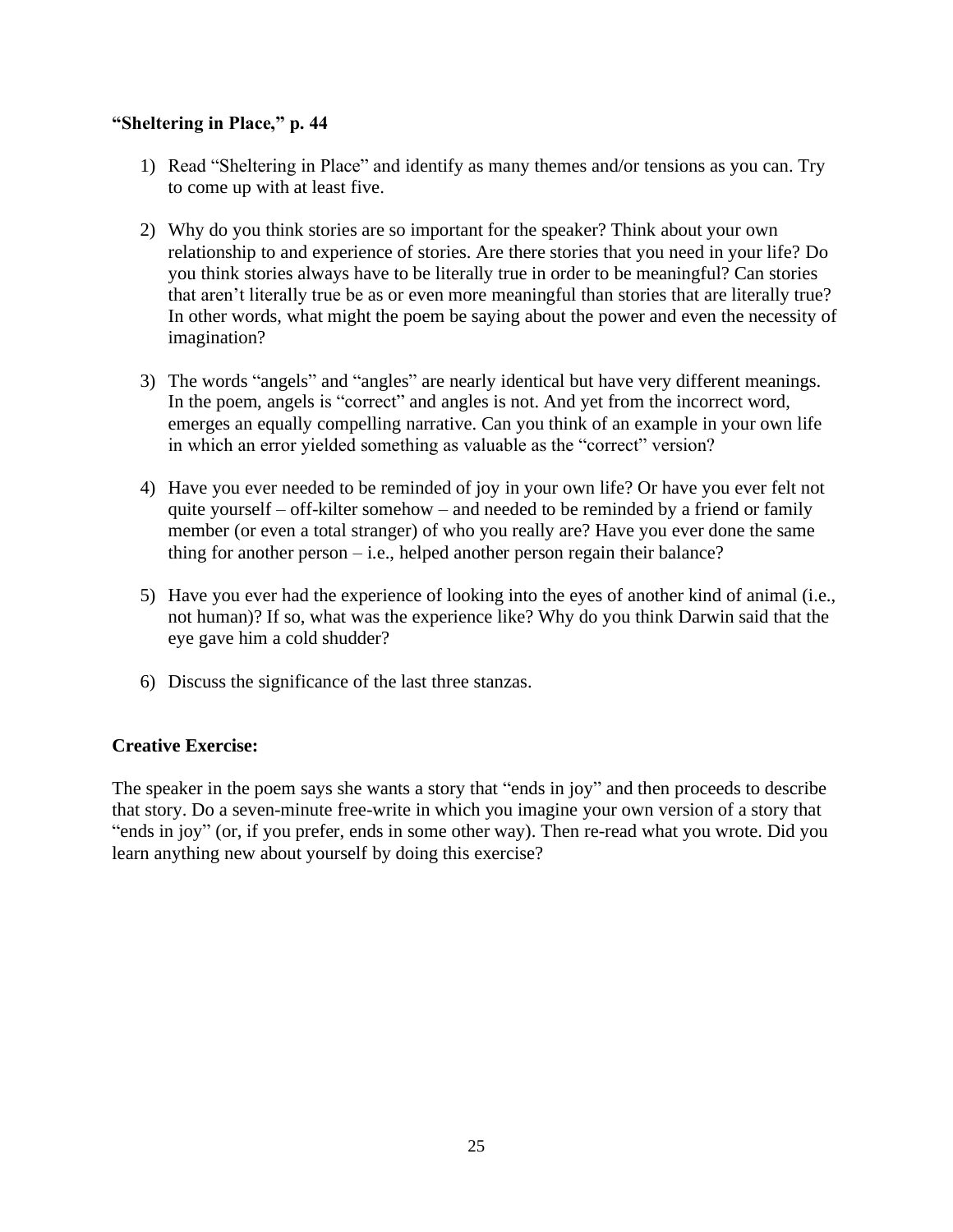# **"Love Poem for My Father," p. 46**

- 1) Read "Love Poem for My Father" and identify as many themes and/or tensions as you can. Try to come up with at least five.
- 2) If you don't know what dementia is or what it might be like for someone to experience dementia, do some **research** online. Then put what you learned in conversation with the poem.
- 3) Look up the word *signature*. What are the scientific (geologic, geochemical) meanings of this word? How do these meanings relate to the speaker's relationship with her father?
- 4) At the end of the poem, the speaker holds one of her father's hands and takes a picture of just their hands. Why do you think the speaker takes a picture of just their hands?
- 5) What do you think "different from everything that came before" is referring to? In what way might the speaker's relationship with her father be different now from what it was when she was younger?
- 6) The reference to something happening "*here*, major, irreversible" is, on the surface, a reference to geologic activities. What else might it refer to?
- 7) What might this poem be saying about how time affects human relationships?
- 8) The poem seems to be saying something about how a person's perspective (i.e., literal viewing point) can affect a person's feelings. In other words, the closer one is (emotionally or physically) to a particular situation, the stronger a person's feelings about the situation might be. In the poem, the speaker seems to feel comforted by imagining herself far from earth. Why do you think the speaker would want to distance herself from the earth? And what else might the speaker be wanting to distance herself from, perhaps in an effort to experience healing?

# **Creative Exercise:**

The speaker in this poem uses a geology metaphor – "signature of dark rock different from what is above or below" – to describe the change in her relationship with her father. Pick a scientific discipline – chemistry, biology, physics, botany, etc. – and spend about ten minutes **researching** online anything from that field that interests you. This could be a particular kind of flower or tree that you're interested in or a chemistry theorem or a particular animal. Follow your interests as you do your research and take notes about anything that you learn or that seems particularly interesting to you. Then, after you've done your research, write a love poem (for anyone or anything) in which you use a metaphor that was inspired by your research.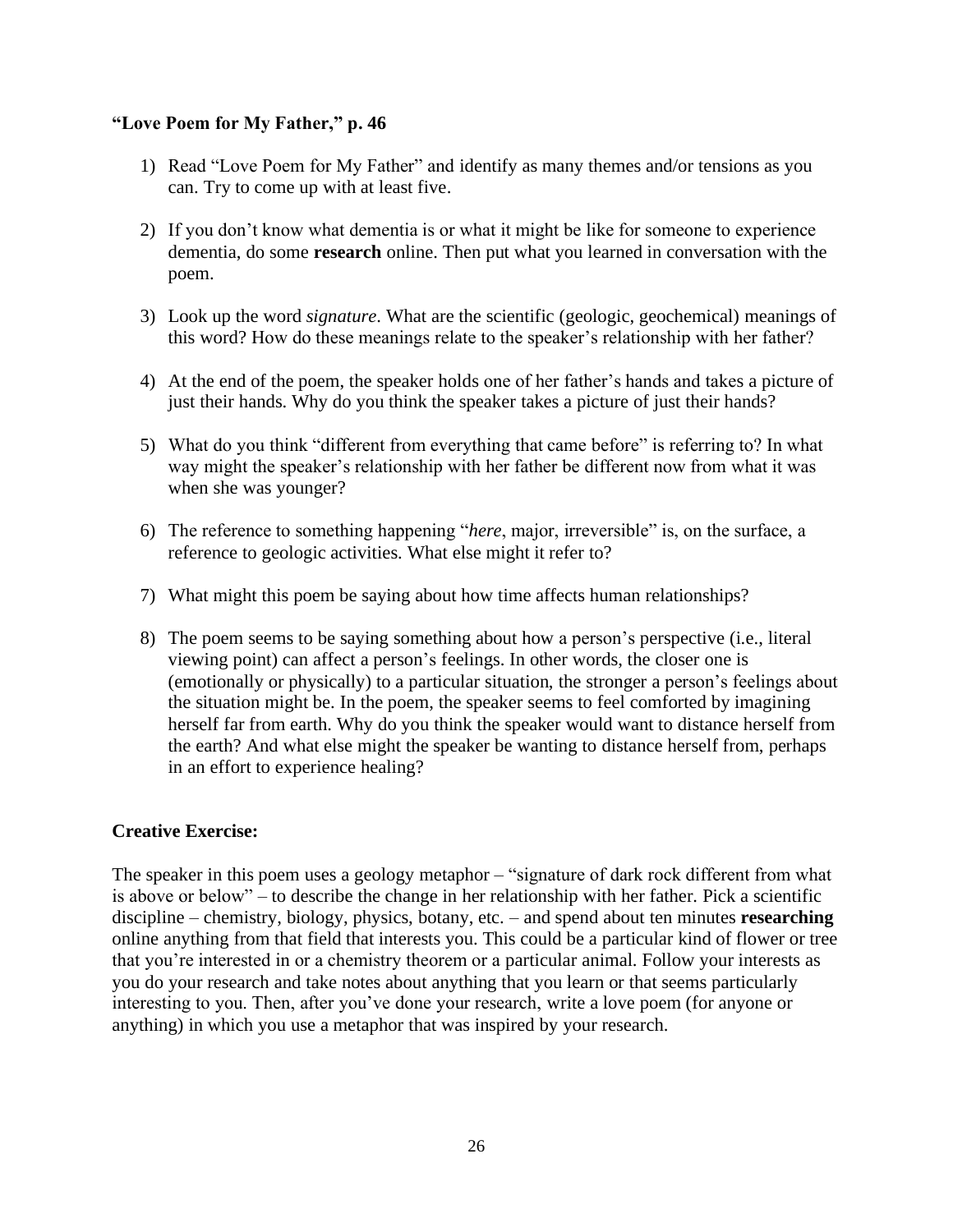# **"A white girl describes her neighborhood, 1980," p. 47**

- 1) Read "A white girl describes her neighborhood, 1980" and identify as many themes and/or tensions as you can. Try to come up with at least five.
- 2) The practice of redlining is alluded to in this poem. If you don't already know about redlining, do some **research** online to find out more about it.
- 3) In line 8, "isolated, detached" seems to refer not only to the speaker's neighborhood but to the speaker herself. What do you think the speaker was detached *from*? Do you think, for example, that the speaker learned anything about the concept of the "white imagination" when she was growing up? Or about her own whiteness?
- 4) Stories can be salvific and healing. They can provide hope and joy, for example, as we saw in the poem "Sheltering in Place." But stories can also distort and erase and inflict pain. In light of this, what do you think is the significance of the "imaginary waters // with real waters inside." See the note on page 74 for information about these lines that might be helpful.
- 5) The poem makes allusions to the slave trade and the Middle Passage. **Research** these topics and find the allusions in the poem. Then discuss the significance of these lines (and of the line-break): "the living shackled to the dead. White girl // carrying herself pleasantly. *Like an island*."
- 6) What do you think is the significance of the last line in the poem? How do you think the speaker feels about herself now as an adult with respect to race and racism?

# **Creative Exercise:**

Make a list of stories (however you interpret this word) from your own life that offer hope and joy and a list of stories (perhaps stories from our larger culture) that have created pain for you. Pick one story and write about it for seven minutes. Don't edit as you write and try not to stop at all until the time is up. Then re-read what you wrote. Did you learn anything new about yourself by doing this exercise? Or about someone else?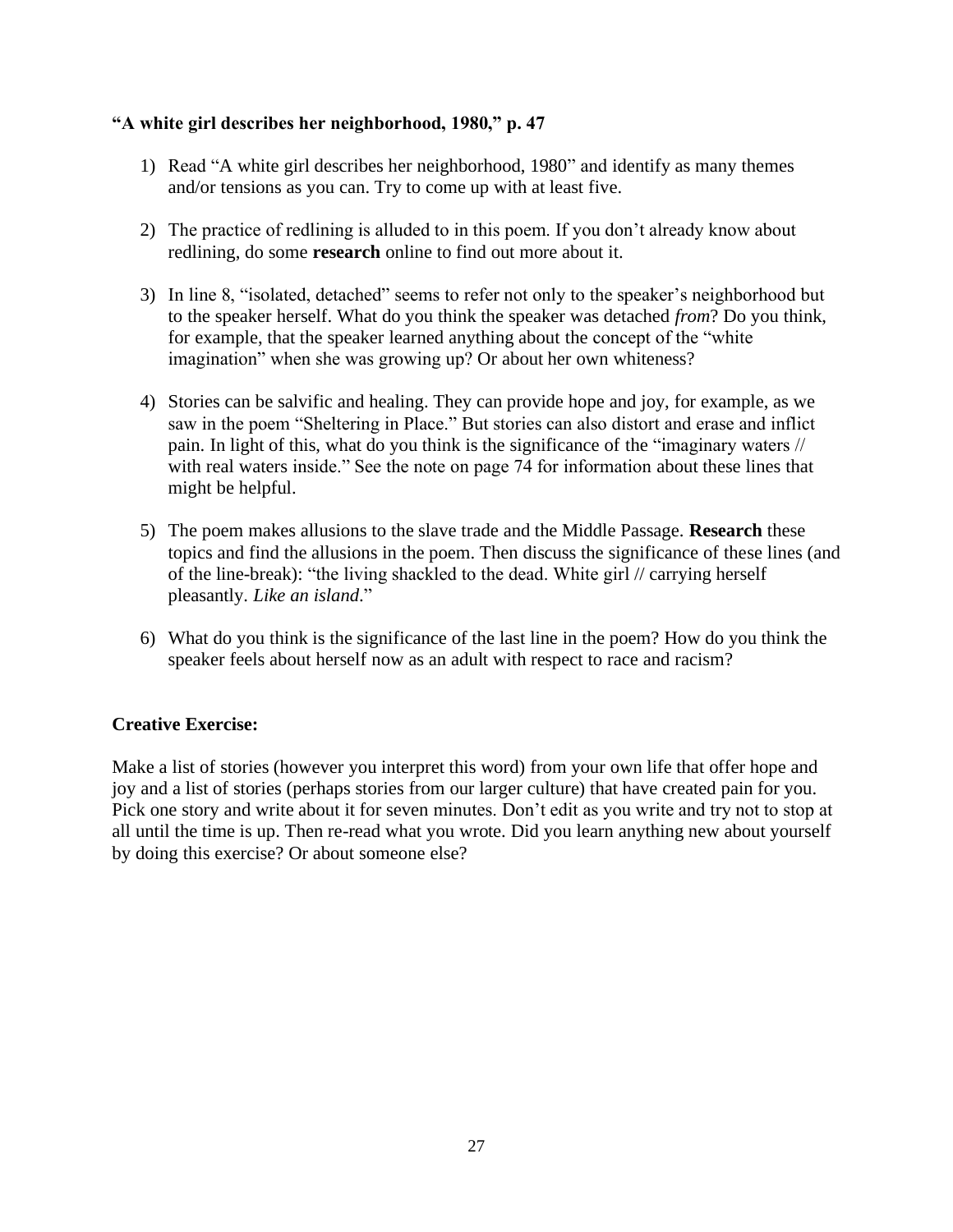# **"Survival Guide for a Depressive" p. 48**

- 1) Read "Survival Guide for a Depressive" and identify as many themes and/or tensions as you can. Try to come up with at least five.
- 2) Are there any images in this poem that you found comforting or not comforting?
- 3) Every stanza in the poem begins with a verb. What do you think is the significance of this?
- 4) If you were to write your own "survival guide," what would you include?

# **Creative Exercise:**

Write a poem in which you begin every stanza with the verbs that begin every stanza in "Survival Guide for a Depressive": draw, pretend, learn, lie, think, raise, watch. Then re-read what you wrote. Did you learn anything new about yourself by doing this exercise? Or about someone else?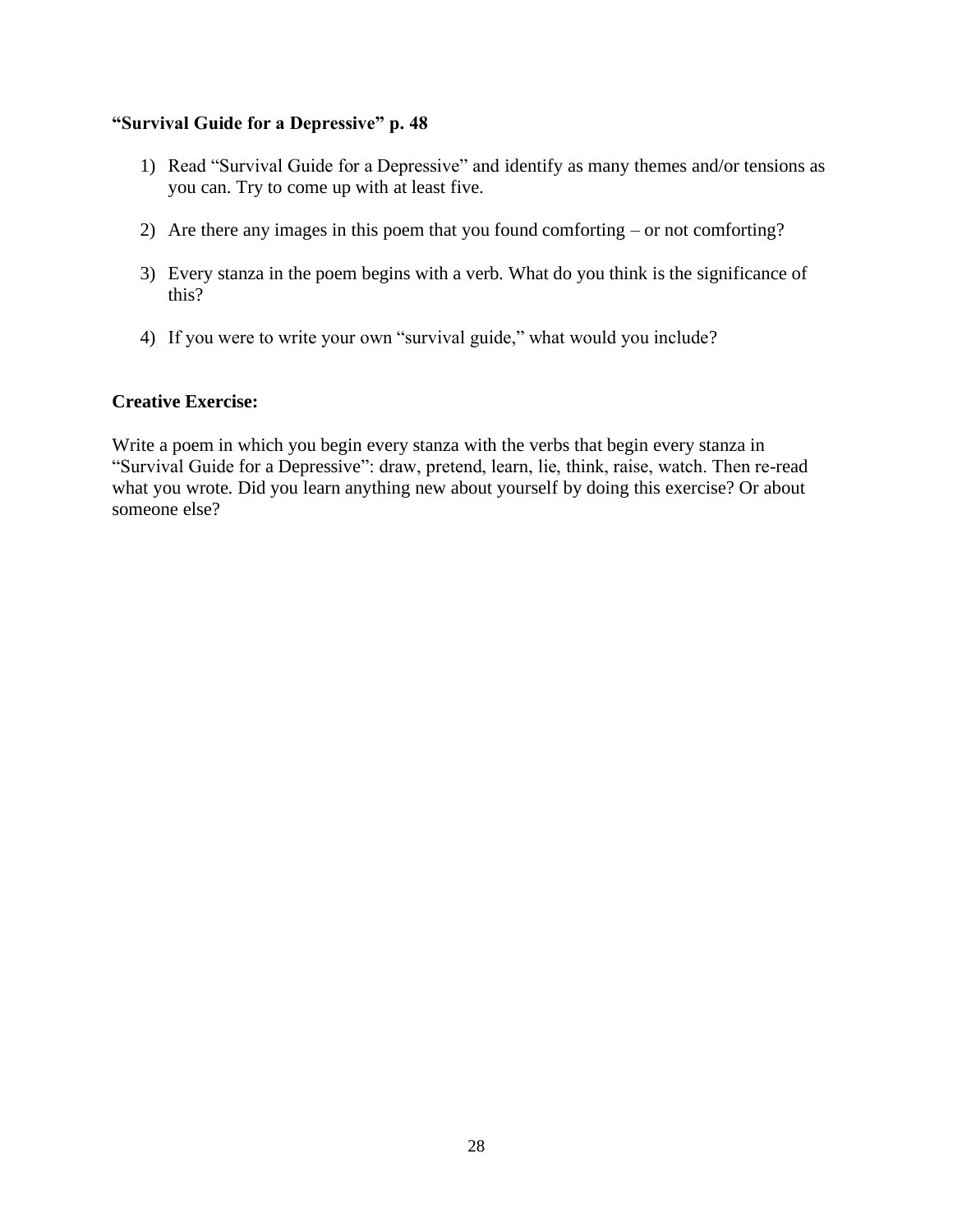#### **"Broken Arm," p. 50**

- 1) Read "Broken Arm" and identify as many themes and/or tensions as you can. Try to come up with at least five.
- 2) How many different "stories" can you identify in this poem? Discuss how these stories all connect with one another.
- 3) In what way might the future seem like a house either for you personally or for the speaker in the poem? What are some other ways to think about the future  $-i.e.,$  some other metaphors?
- 4) In the poem there is a reference to the divine being "everywhere and nowhere." How might this description also relate to the experience of grief?
- 5) What do you think is the significance of the reference to "three hearts"  $-$  i.e., why three and not, say, two or four? Does the number three have any particular symbolic significance?
- 6) There are two one-lined stanzas in the poem. Why do you think these particular lines are on their own  $-$  i.e., not part of a couplet?

# **Creative Exercise:**

Make a list of experiences from your own life that you consider to be significant in some way. Pick one of these experiences and make a list of other "stories" or events that are associated with this experience. Then spend seven minutes writing as much and as fast as you can about your main story and the sub-stories. Don't edit as you write and try not to stop at all until the time is up. Then re-read what you wrote. Did you learn anything new about yourself by doing this exercise? Or about someone else?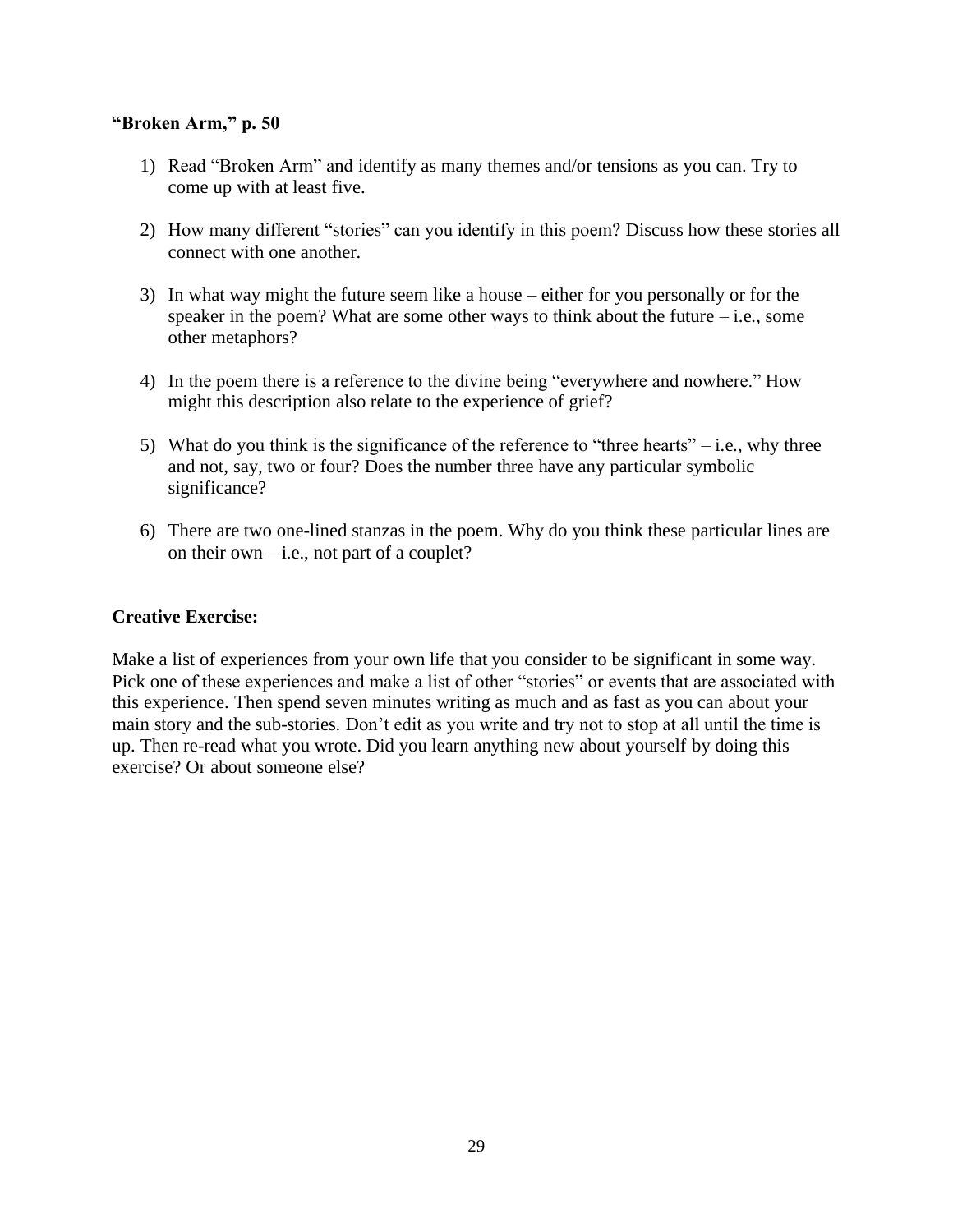#### **"Dementia Bus," p. 52**

- 1) Read "Dementia Bus" and identify as many themes and/or tensions as you can. Try to come up with at least five.
- 2) If you don't know what dementia is or what it might be like for someone to experience dementia, do some **research** online. Then put what you learned in conversation with the poem.
- 3) Are there any images in the poem that particularly stood out to you?
- 4) How would you characterize the ending of the poem? In other words, how do you think the speaker feels as she's driving away and "tak[ing] the birds with [her]?"

### **Creative Exercise:**

Make a list of experiences from your life in which you felt confused and disoriented or in which you felt trapped and wanted to escape but couldn't. Then pick one of these experiences and spend seven minutes writing as much and as fast as you can about the experience. Don't edit as you write and try not to stop at all until the time is up. Then re-read what you wrote. Did you learn anything new about yourself by doing this exercise? Or about someone else?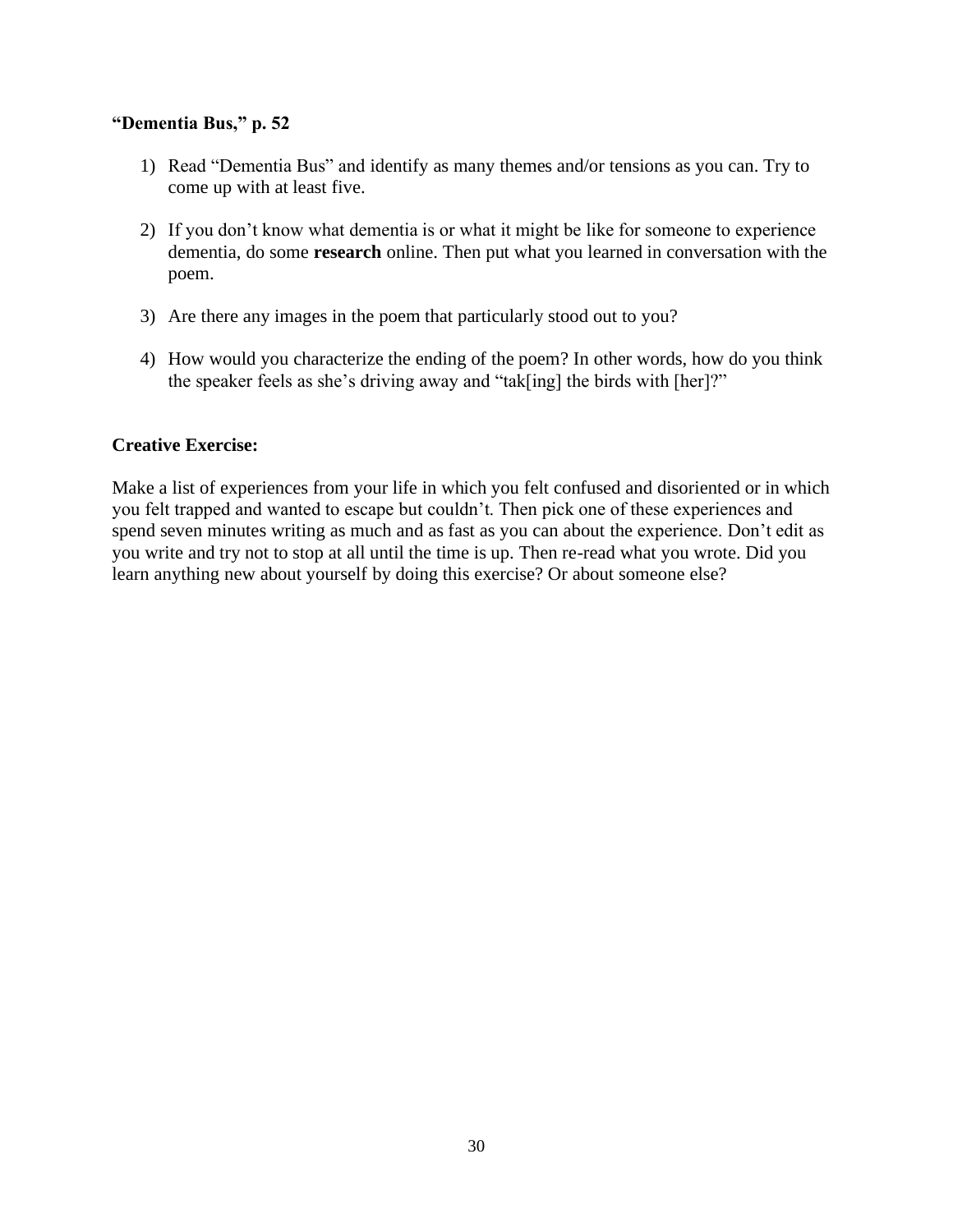# **"My Mother Speaks to Me," p. 55**

- 1) Read "My Mother Speaks to Me" and identify as many themes and/or tensions as you can. Try to come up with at least five.
- 2) Have you ever had the experience of someone looking towards you but as if you weren't there? How did this make you feel?
- 3) What do you think the reference to alewives adds to the poem? If you don't know about the alewives of the Great Lakes, do some **research** online. Then discuss what you think their significance is to the poem.
- 4) What do you think about the reference to "mother poems" and the distinction that the speaker's friend makes between "mother poems" and "poems about life and death?"
- 5) The poem ends with the hallway suddenly being empty. Who do you think has disappeared from the hallway – the speaker or the ghost-mother?

# **Creative Exercise:**

Make a list of people—alive or deceased—who have been important to you in your life. For each of these people, identify the role they play or have played in your life. For example, mother, father, sibling, teacher, minister, etc. Then pick one of these roles and do a free-write for seven minutes starting with the words "My [insert role] speaks to me…." You might imagine this person speaking to you from the past or future or even through a dream. Don't edit as you write and try not to stop at all until the time is up. Then re-read what you wrote. Did you learn anything new about yourself by doing this exercise? Or about someone else?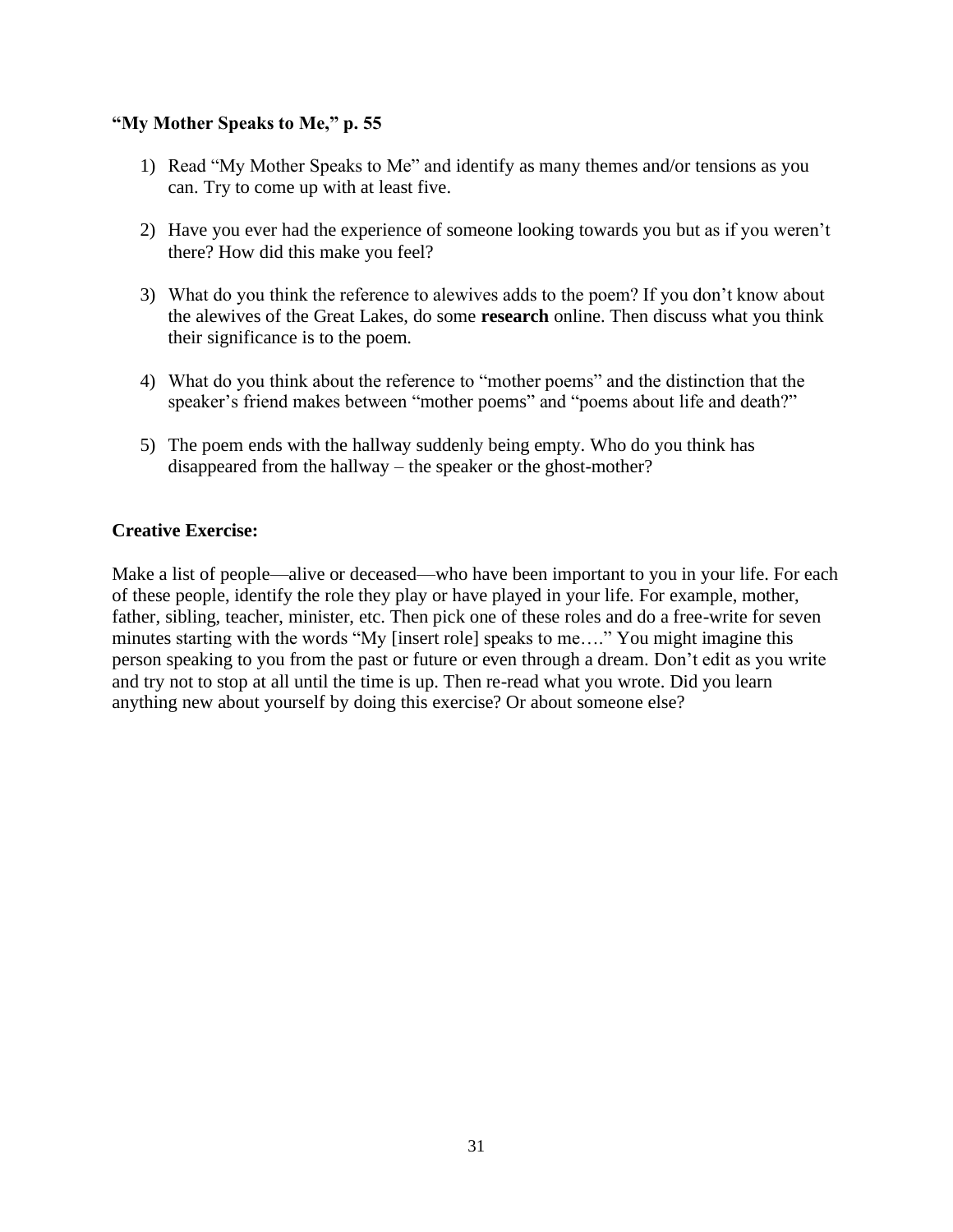# **"Daughter Poem," p. 57**

- 1) Read "Daughter Poem" and identify as many themes and/or tensions as you can. Try to come up with at least five.
- 2) Have you ever had the experience of describing a dream to someone and then realizing the details don't make sense as you're describing them but they very much did during the dream? How do you think this experience might relate to some of the other poems in the book?
- 3) What might this poem be saying about the power of imagination?

# **Creative Exercise:**

Make a list of places, concepts, experiences, or people that you would like to "see." These can be real or imaginary. Pick one and write as much as you can about it without lifting up your pen. Then try shaping what you've written into a poem in which every stanza or line begins with the word *sometimes*. Did you learn anything new about yourself by doing this exercise? Or about someone else?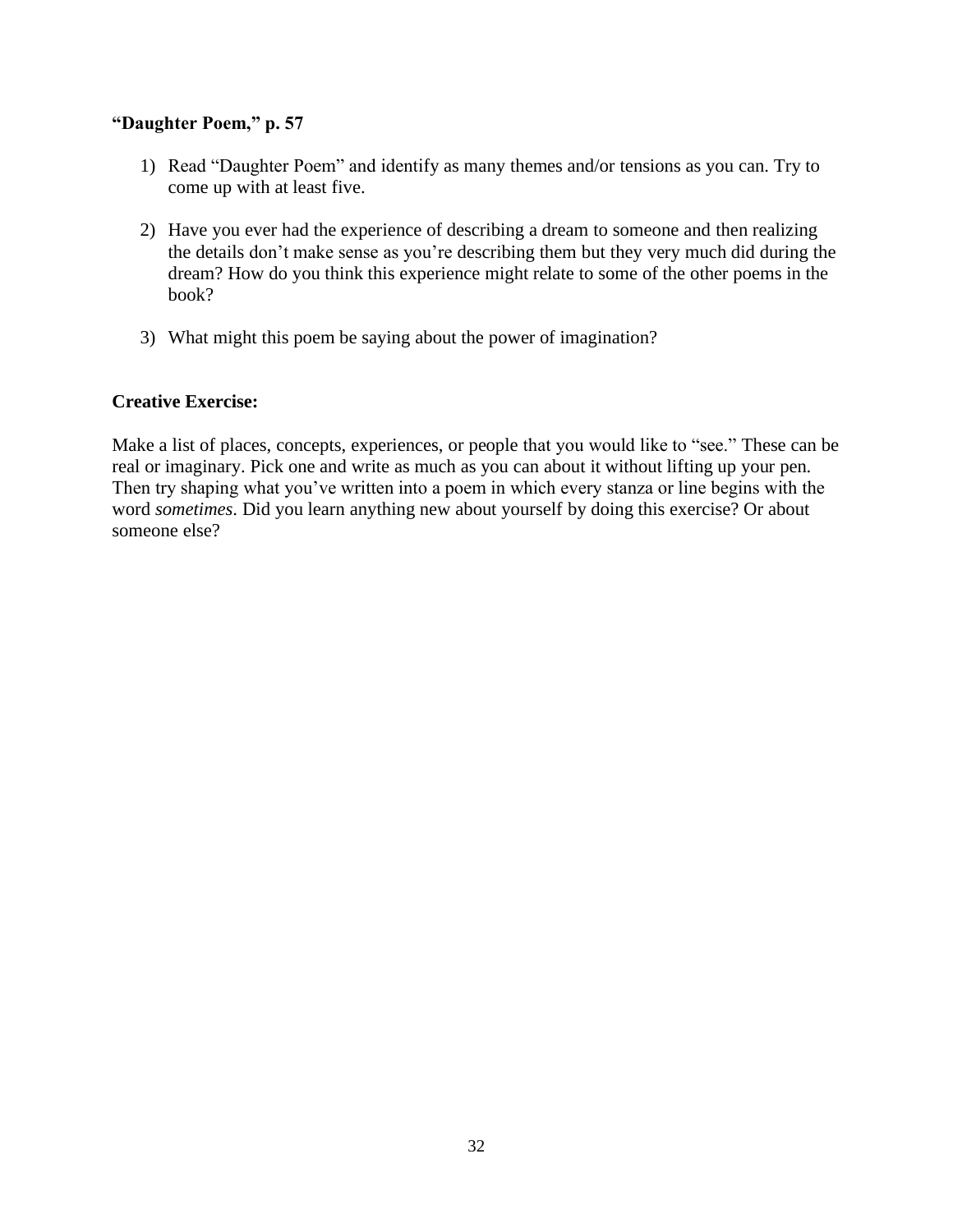# **SECTION IV**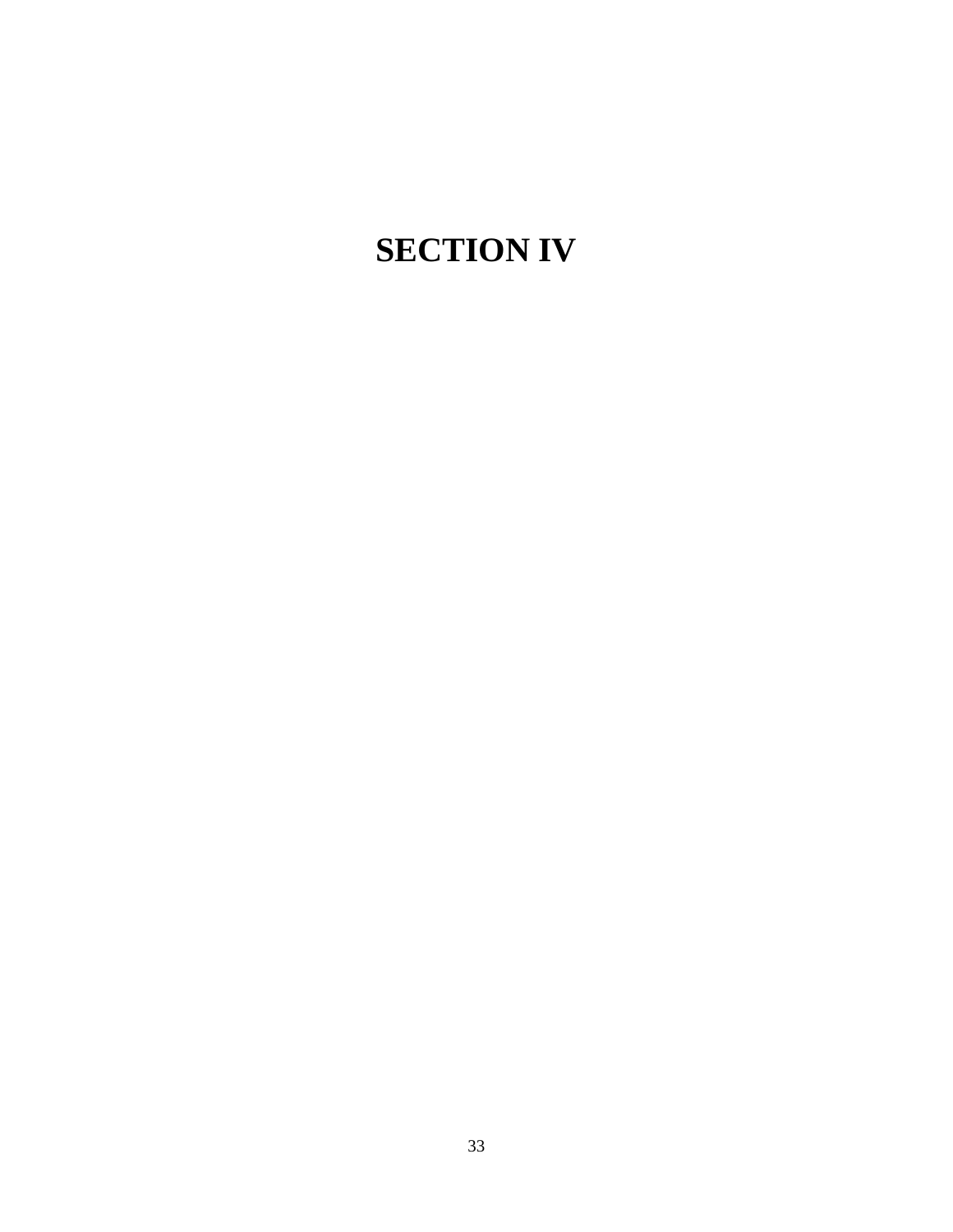# **"The Last Time," p. 61**

- 1) Read "The Last Time" and identify as many themes and/or tensions as you can.
- 2) What do you think is the significance of the speaker's mother being in a car and in the passenger's seat in particular?
- 3) What do you think the speaker means by "something in her already beginning to change?"
- 4) Do some **research** online about how seeds sense light. Then put what you learned in conversation with the poem. What might it mean, for example, for the speaker to think of herself as a seed and her mother as the light?
- 5) Discuss the significance of the final line.

# **Creative Exercise:**

Make a list of places, experiences, or people that you saw and/or experienced for a final time. These can be real or imaginary. Then pick one and write as much as you can about it without lifting up your pen. Did you learn anything new about yourself by doing this exercise? Or about someone else?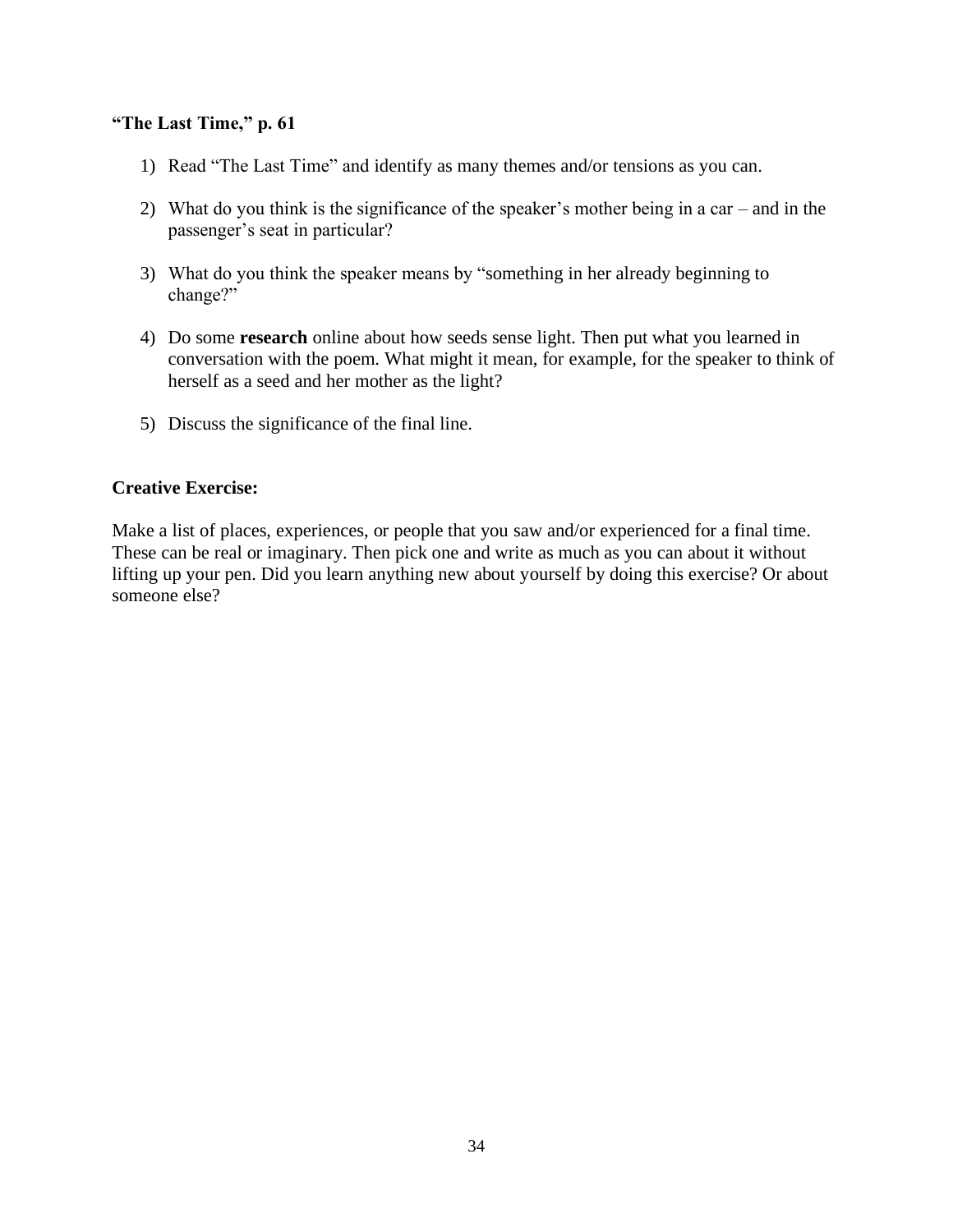# **"New Bird," p. 62**

- 1) Read "New Bird" and identify as many themes and/or tensions as you can. Try to come up with at least five.
- 2) How many different "stories" can you identify in this poem? Discuss how these stories all connect with one another.
- 3) Have you ever known anyone who had dementia? Or do you know anyone presently who has dementia? What is it like for you to interact with this person? What are some of the challenges in your relationship with this person because of the dementia? What, if any, are some of the joys?

If you don't know what dementia is (or Alzheimer's disease) or what it might be like for someone to experience dementia, do some **research** online. Then put what you learned in conversation with the poem.

- 4) How does the reference to "confusing fall warblers" relate to the poem?
- 5) What do you think the speaker's relationship with her father was like when she was growing up? What do you think the father's relationship with his own father was like when he was growing up?
- 6) How does the speaker complicate the relationship between reality and imagination?
- 7) Why do you think the father doesn't say a word during the commercial about Alzheimer's?
- 8) What do you think about the ending of the poem?

### **Creative Exercise:**

Think about a time when you felt your sense of self change or even disappear. Or a time when you felt as if someone else's identity was changing or disappearing. Then spend seven minutes writing about this change without picking up your pen or pencil. After you've finished your freewrite, see if you can shape what you've written into a poem that tells the story of this change through concrete details and action verbs.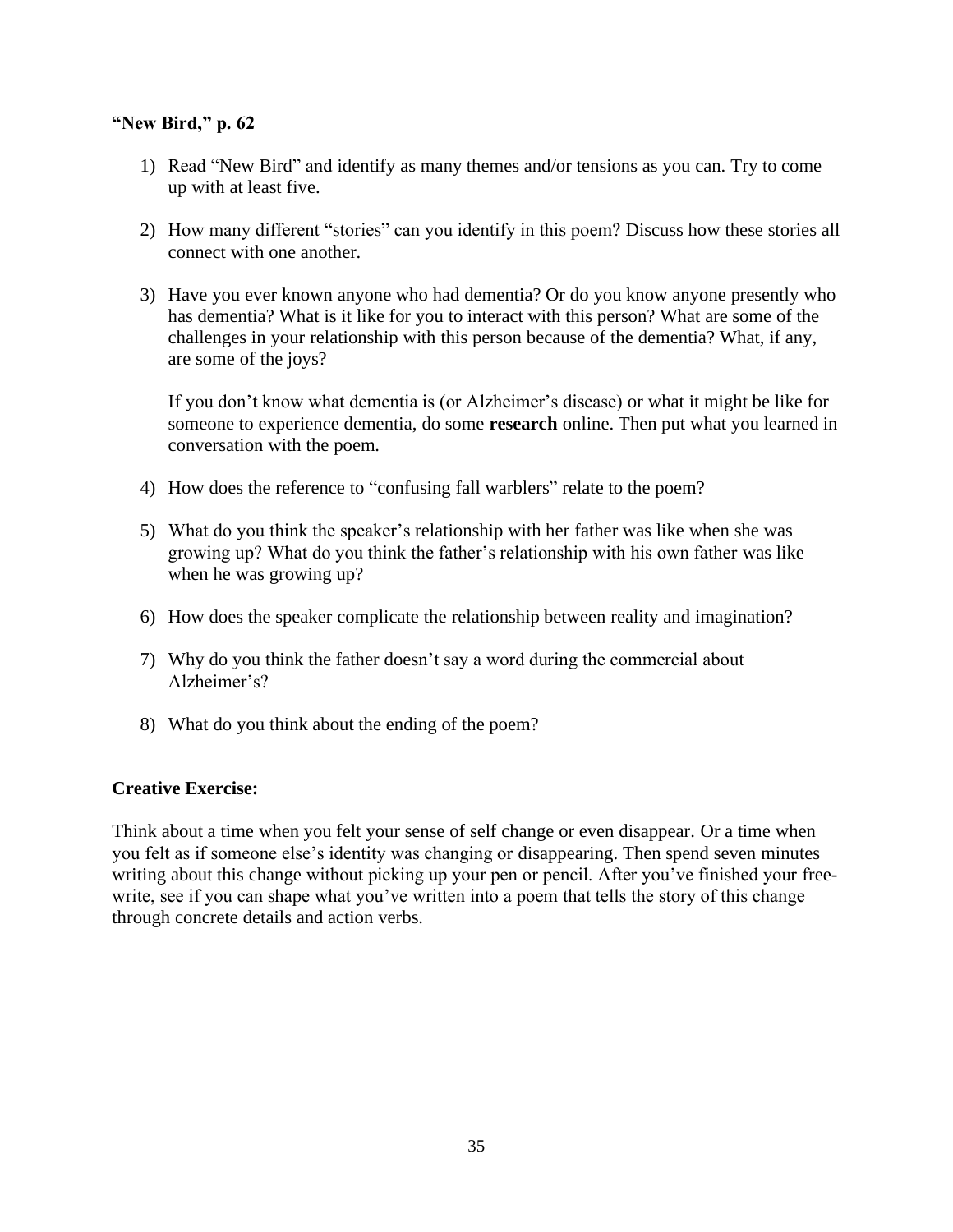# **"The Life I Live," p. 65**

- 1) Read "The Life I Live" and identify as many themes and/or tensions as you can. Try to come up with at least eight.
- 2) How many different "stories" can you identify in this poem? Discuss how these stories all connect with one another.
- 3) What is the relationship in this poem between imagination and reality? How are they in conversation with each other?
- 4) If you don't know who George the Hawaiian tree snail was, **research** him online. Do you know of other species that have gone extinct during your lifetime? What feelings come up for you when you think about an entire species going extinct?
- 5) What is this poem saying about the act of naming? Can you think of situations or behaviors in your life that needed to be named (in the sense of focusing attention on)?
- 6) How do you understand the ending of the poem is this a positive/hopeful ending to the poem or a depressing ending? You might think about the ways that the speaker has referred to or described the divine in other poems.

# **Creative Exercises:**

- 1) Pick an age for yourself far into the future and think about what you might be like at that age, where you might be living, how you might spend your days, etc. Spend seven minutes writing as much and as fast as you can about yourself at this future age. Don't edit as you write and try not to stop at all until the time is up. Then re-read what you wrote. Did you learn anything new about yourself by doing this exercise?
- 2) Have you ever felt like your own life was split in two directions? If so, spend a few minutes writing about these two directions. Don't edit as you write and try not to stop at all until the time is up. Then re-read what you wrote. Did you learn anything new about yourself by doing this exercise?
- 3) Write a poem (or do a free-write) using the information you learned about George the Hawaiian tree snail. Or pick another species of plant or animal that has gone extinct or is on the verge of extinction and write about that.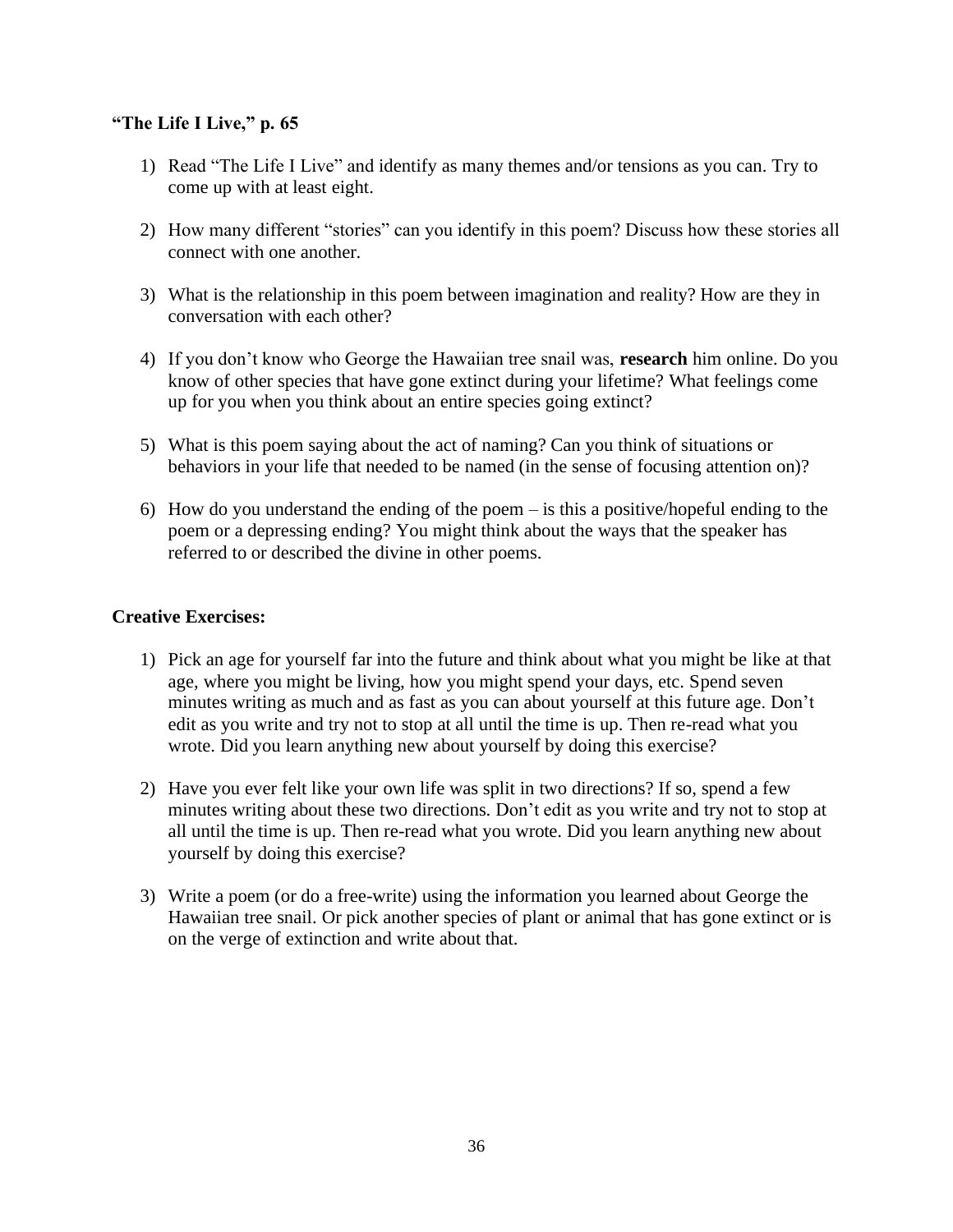# **SECTION V**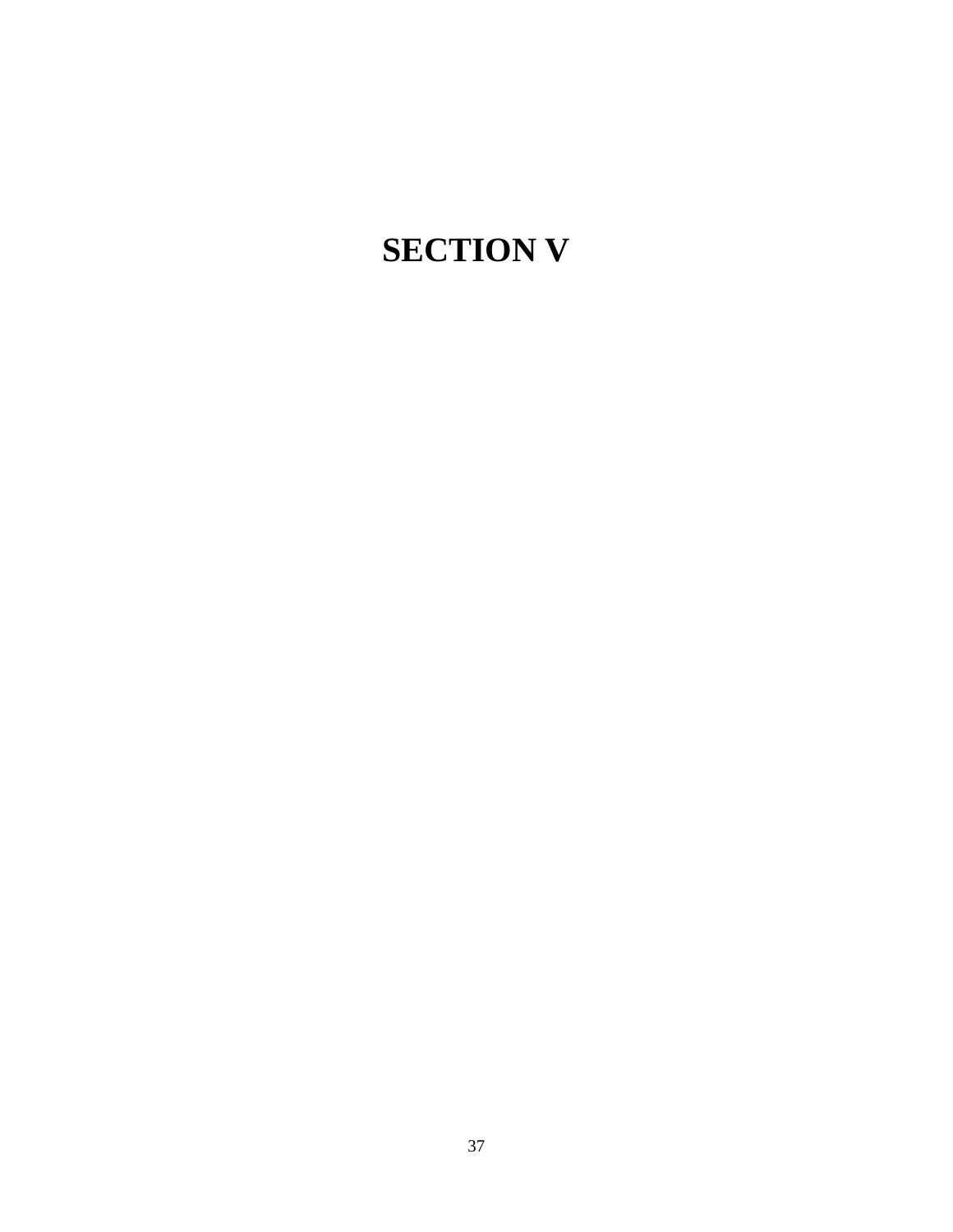# **"I Love," p. 71**

- 1) Read "I Love" and identify as many themes and/or tensions as you can. Try to come up with at least five.
- 2) How do the themes and tensions of this poem relate to the poems from the rest of the book? Pick 2-3 poems from other sections of the book and discuss the way this poem is connected to these other poems.
- 3) How would you characterize the tone of this poem? And how does this poem make you feel?
- 4) Why do you think the poet chose to end the book with this poem? And what do you think is the significance of the last line of this poem?

# **Creative Exercise:**

Nearly every line in this poem begins with the words "I love." Do a free-write in which you begin every sentence with these same words. Write for about seven minutes. Don't edit as you write and try not to stop at all until the time is up. Then re-read what you wrote. Did you learn anything new about yourself by doing this exercise?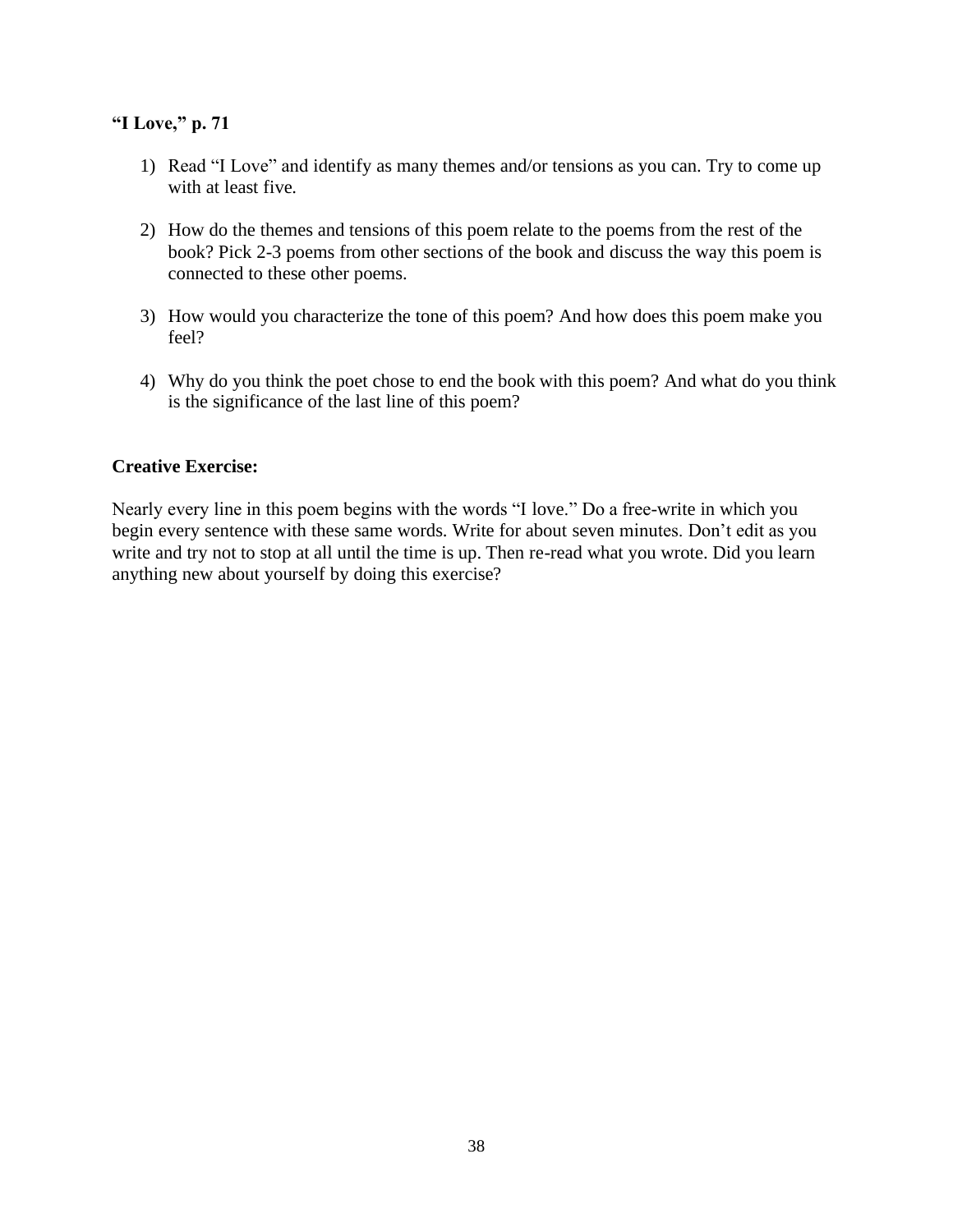# **CONCLUDING QUESTIONS**